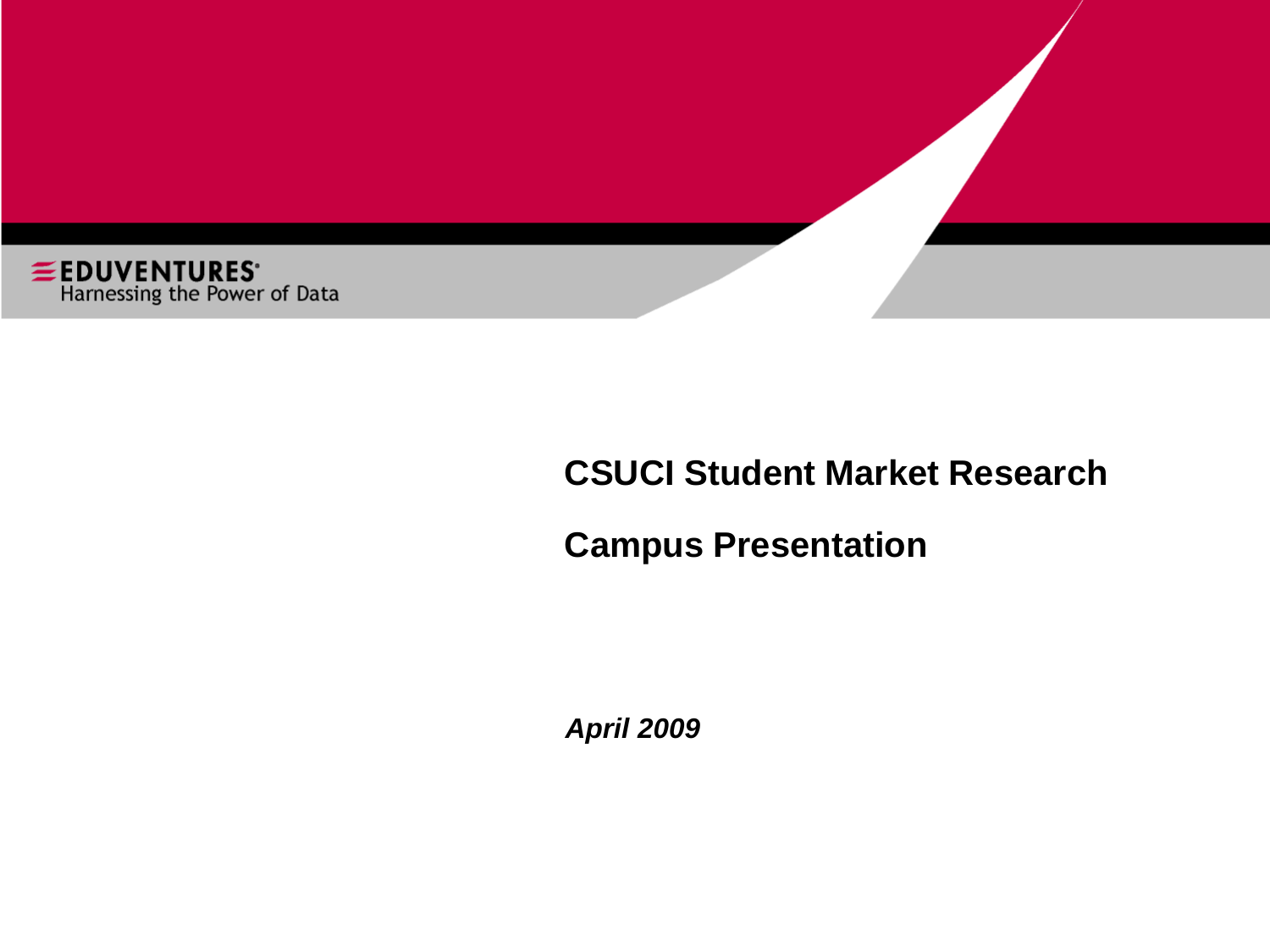#### **Objective of the Engagement is Largely to Inform Marketing**

- Understand what draws students to CSUCI and to competitors
- Identify resources students use to learn about CSUCI and competitors
- Understand the profile and perceptions of prospects
- Determine whether current students are generally satisfied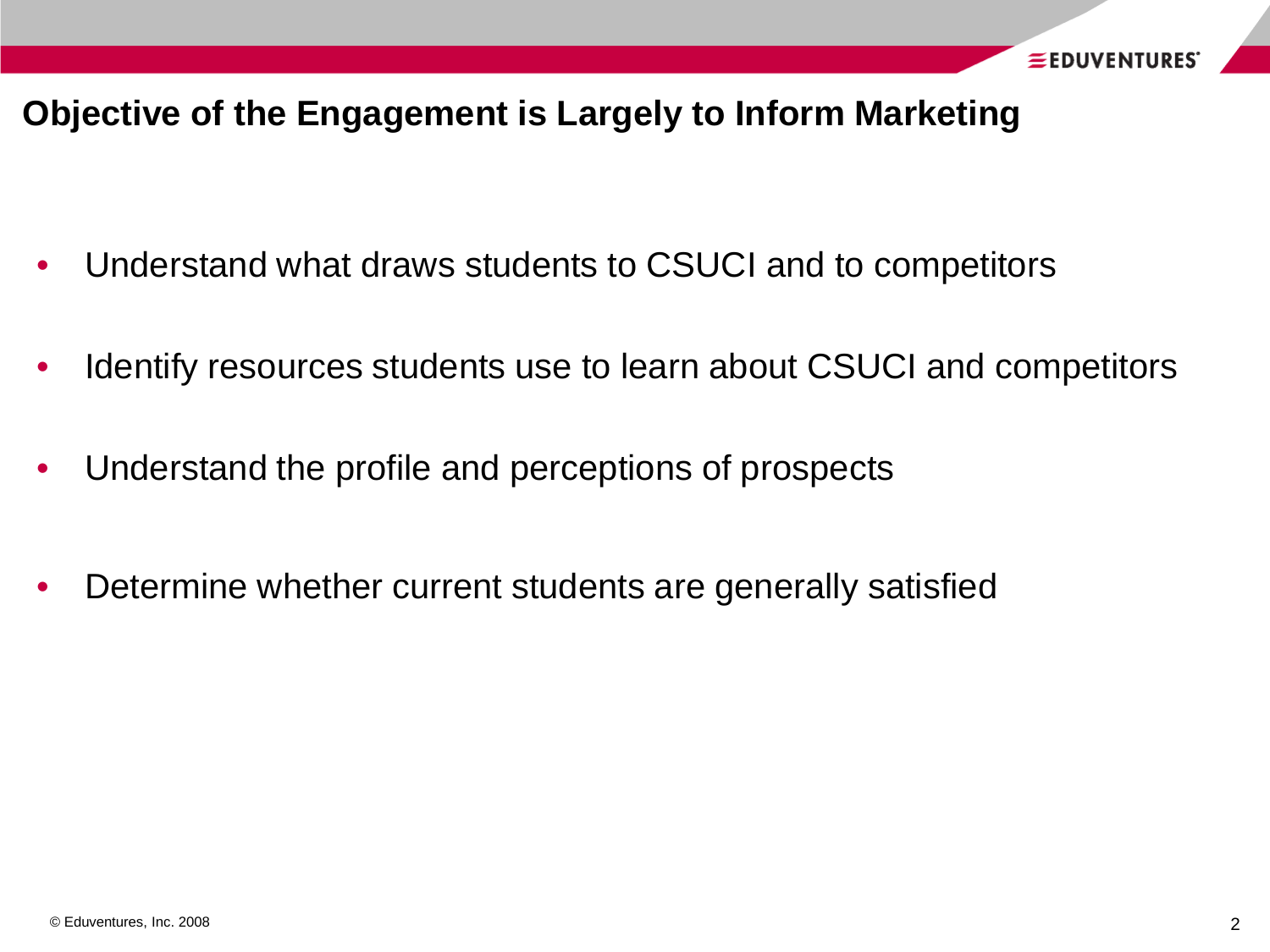#### **Methodology**

- **Two focus groups were held with a mix of high school and transfer students in the local area in May 2008 - these focus groups primarily informed development of the quantitative survey instrument**
	- One group was focused on Latino market (although no differences in results across the two groups exists)
- **Web Based survey was sent to CSUCI prospects and students in November 2008 including:**
	- **Current CSUCI students**
	- **Non-enrolling Admits** (Admitted to CSUCI but did not matriculate)
	- **Inquiries** (Showed interest but never applied)

| <b>Group Surveyed</b>         | <b>Qualified</b><br><b>Completes</b> | <b>Response</b><br><b>Rate</b> |
|-------------------------------|--------------------------------------|--------------------------------|
| <b>Current CSUCI students</b> | 785                                  | 21%                            |
| <b>Non-enrolling Admits</b>   | 221                                  | 4%                             |
| Non-applying Inquiries        | 38                                   | 5%                             |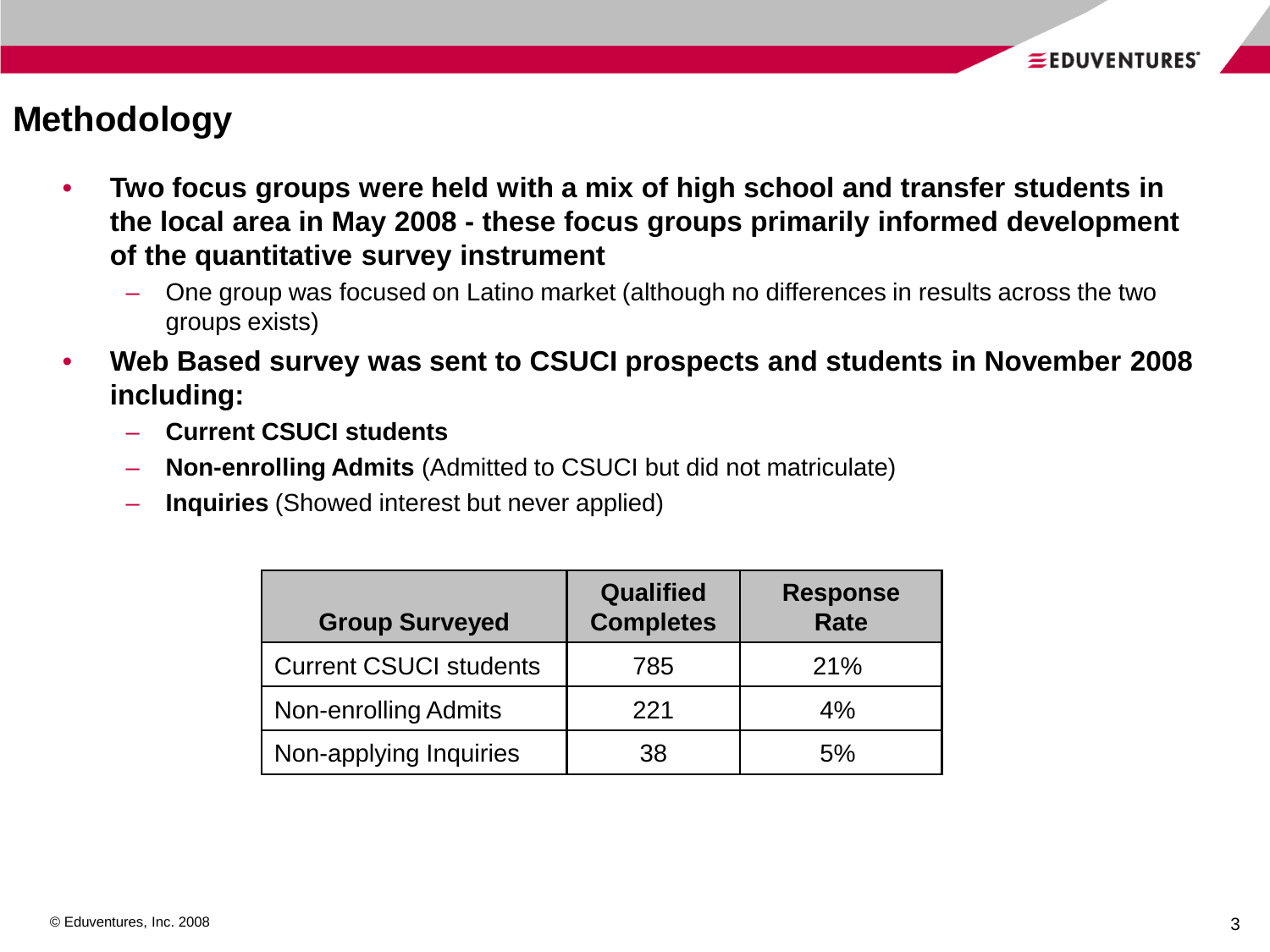- What drives students to select CSUCI and the competition?
	- Enrollment drivers and student decision-making criteria
	- CSUCI in the competitive landscape
	- Target markets
- How is CSUCI reaching its audience?
- How is CSUCI doing with current students?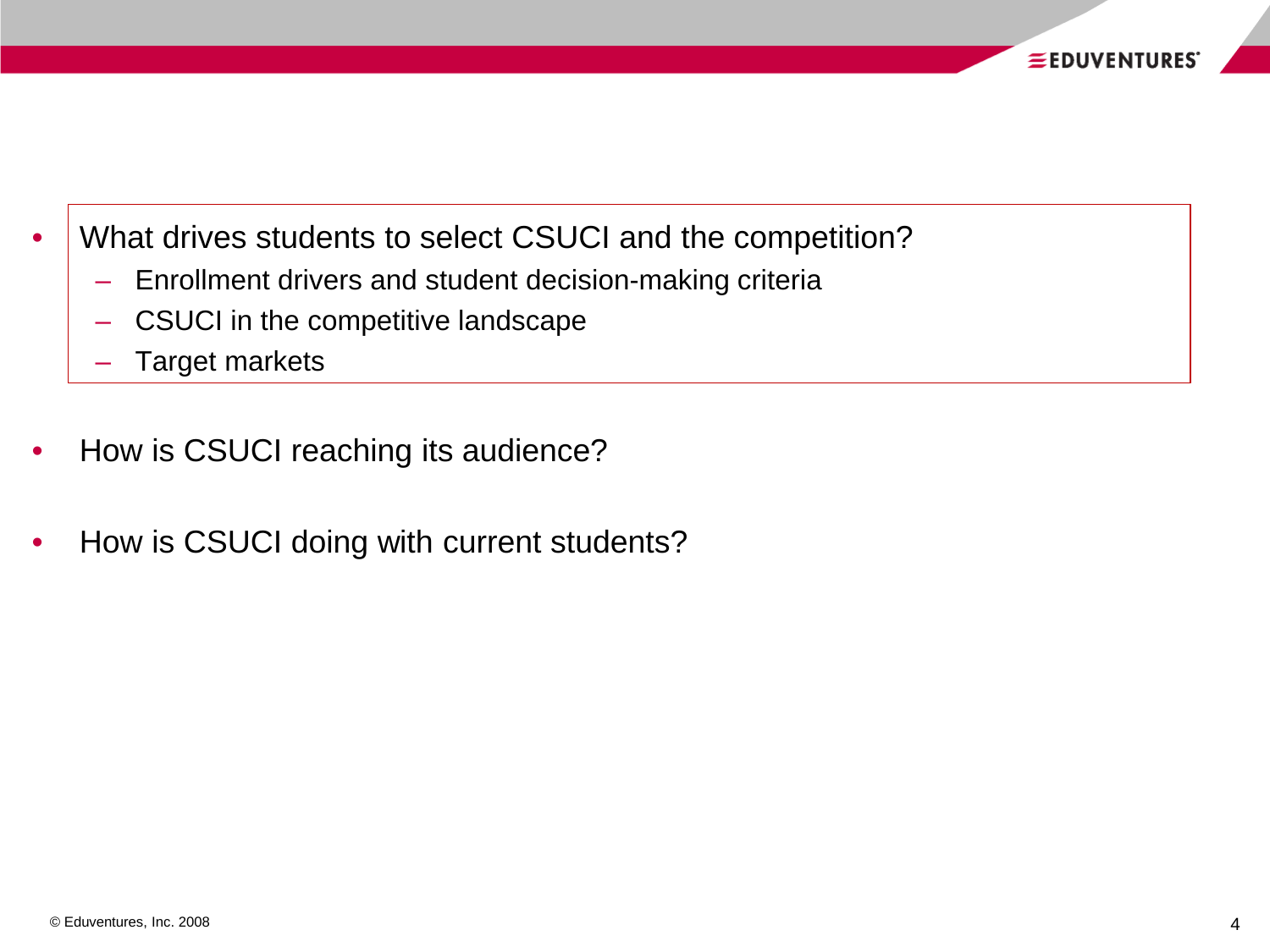# **CSUCI Admits Enrolling Elsewhere Focus More on Academic Quality and Career Prep than Do CSUCI Students When Selecting a School**

| <b>Percent Rating Feature as 'Significant' in Decision to Enroll</b> |                |                                            |  |  |  |
|----------------------------------------------------------------------|----------------|--------------------------------------------|--|--|--|
| <b>Academic and/or Campus Feature</b>                                | <b>Current</b> | <b>Admits Enrolled</b><br><b>Elsewhere</b> |  |  |  |
| Location compared to home                                            | 80%            | 58%                                        |  |  |  |
| Availability of specific major program                               | 77%            | 73%                                        |  |  |  |
| Small class size                                                     | 72%            | 41%                                        |  |  |  |
| Quality of academics                                                 | 61%            | 71%                                        |  |  |  |
| Career preparation                                                   | 61%            | 66%                                        |  |  |  |
| Cost                                                                 | 61%            | 50%                                        |  |  |  |
| Campus size                                                          | 59%            | 38%                                        |  |  |  |
| Setting/physical environment                                         | 59%            | 53%                                        |  |  |  |
| Ability to complete program in timely manner                         | 55%            | 41%                                        |  |  |  |
| <b>Faculty quality</b>                                               | 53%            | 52%                                        |  |  |  |
| Reputation of specific major program                                 | 44%            | 59%                                        |  |  |  |

Eduventures national benchmark studies indicate that career preparation is second only to quality academics when traditional students and parents are evaluating schools; convenience and flexibility are second to academic quality for adult students.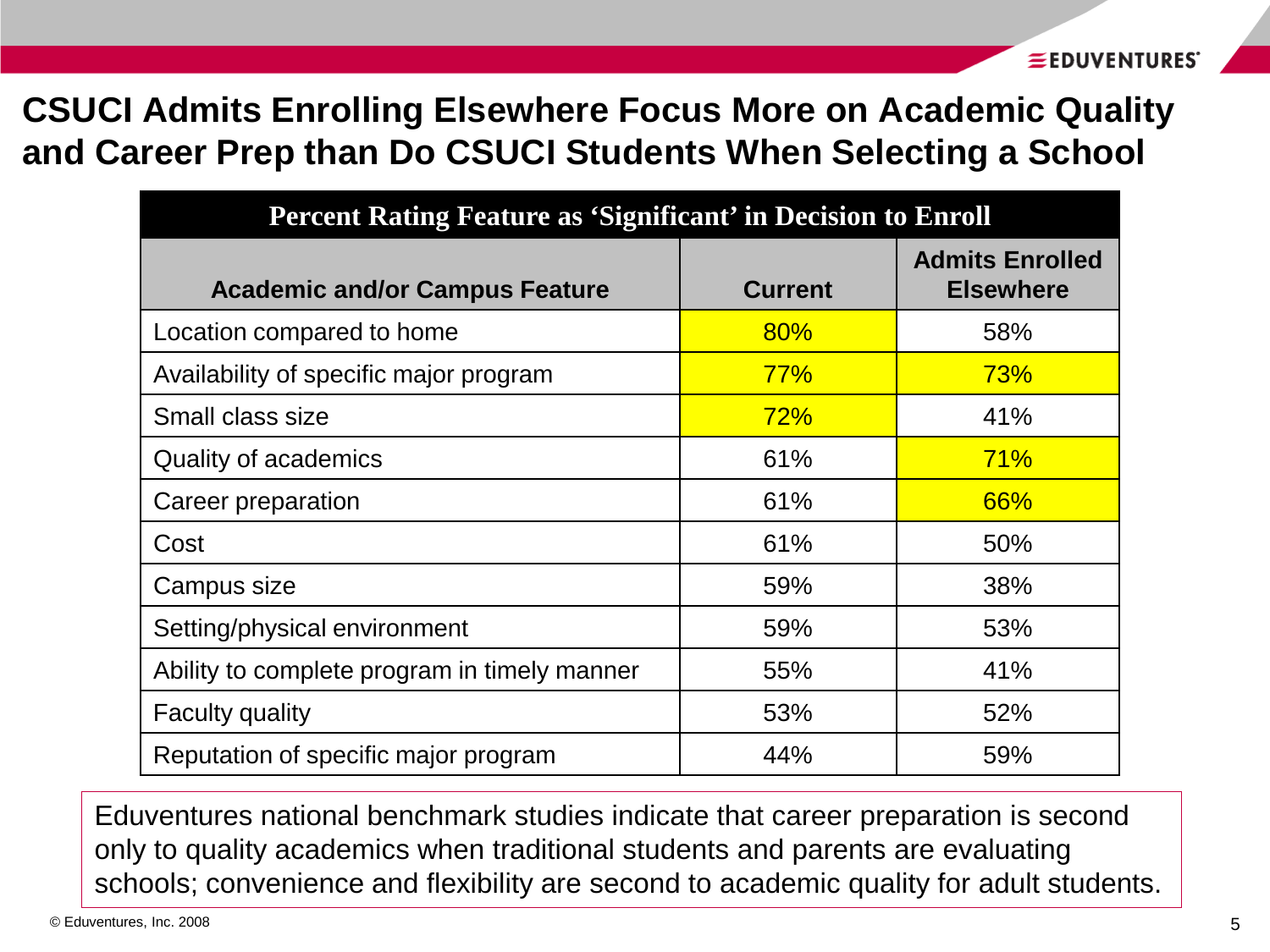EEDUVENTURES'

### **Focusing on Messaging Related to Key Enrollment Drivers - Quality Academics & Career Prep - Will Likely Help to Convert More Admits**

|                             | <b>Admits Enrolled Elsewhere Perceptions of CSUCI</b>     |                                        |                                              |                   |  |  |
|-----------------------------|-----------------------------------------------------------|----------------------------------------|----------------------------------------------|-------------------|--|--|
|                             | <b>CSUCI Traits</b>                                       | <b>Agree/ Strongly</b><br><b>Agree</b> | <b>Disagree/ Strongly</b><br><b>Disagree</b> | <b>Don't Know</b> |  |  |
| Important                   | <b>Quality academics</b>                                  | 63%                                    | 6%                                           | 31%               |  |  |
| enrollment                  | Good career preparation                                   | 49%                                    | 6%                                           | 44%               |  |  |
| drivers to<br><b>Admits</b> | Good program reputation                                   | 58%                                    | 15%                                          | 27%               |  |  |
| <b>Enrolled</b>             | Nice campus setting/physical environment                  | 81%                                    | 7%                                           | 12%               |  |  |
| <b>Elsewhere</b>            | <b>Quality faculty</b>                                    | 44%                                    | 3%                                           | 54%               |  |  |
|                             | Helpful staff                                             | 44%                                    | 4%                                           | 52%               |  |  |
| Semi-                       | Commitment to student needs/interests                     | 48%                                    | 4%                                           | 48%               |  |  |
| important                   | Broad variety of majors/courses in major                  | 44%                                    | 28%                                          | 29%               |  |  |
| enrollment<br>drivers       | Sense of community                                        | 40%                                    | 11%                                          | 49%               |  |  |
|                             | Small class sizes                                         | 62%                                    | 3%                                           | 35%               |  |  |
|                             | Good preparation for graduate school                      | 34%                                    | 12%                                          | 54%               |  |  |
|                             | Ethnic/cultural diversity                                 | 48%                                    | 8%                                           | 43%               |  |  |
| <b>Weaker</b><br>enrollment | Community and social opportunities                        | 36%                                    | 14%                                          | 51%               |  |  |
| drivers                     | Opportunity to participate in extracurricular<br>activity | 41%                                    | 16%                                          | 43%               |  |  |

© Eduventures, Inc. 2008 6 This is good news - CSUCI has a chance to CREATE perception; CSUCI does not have to UNDO negative perceptions.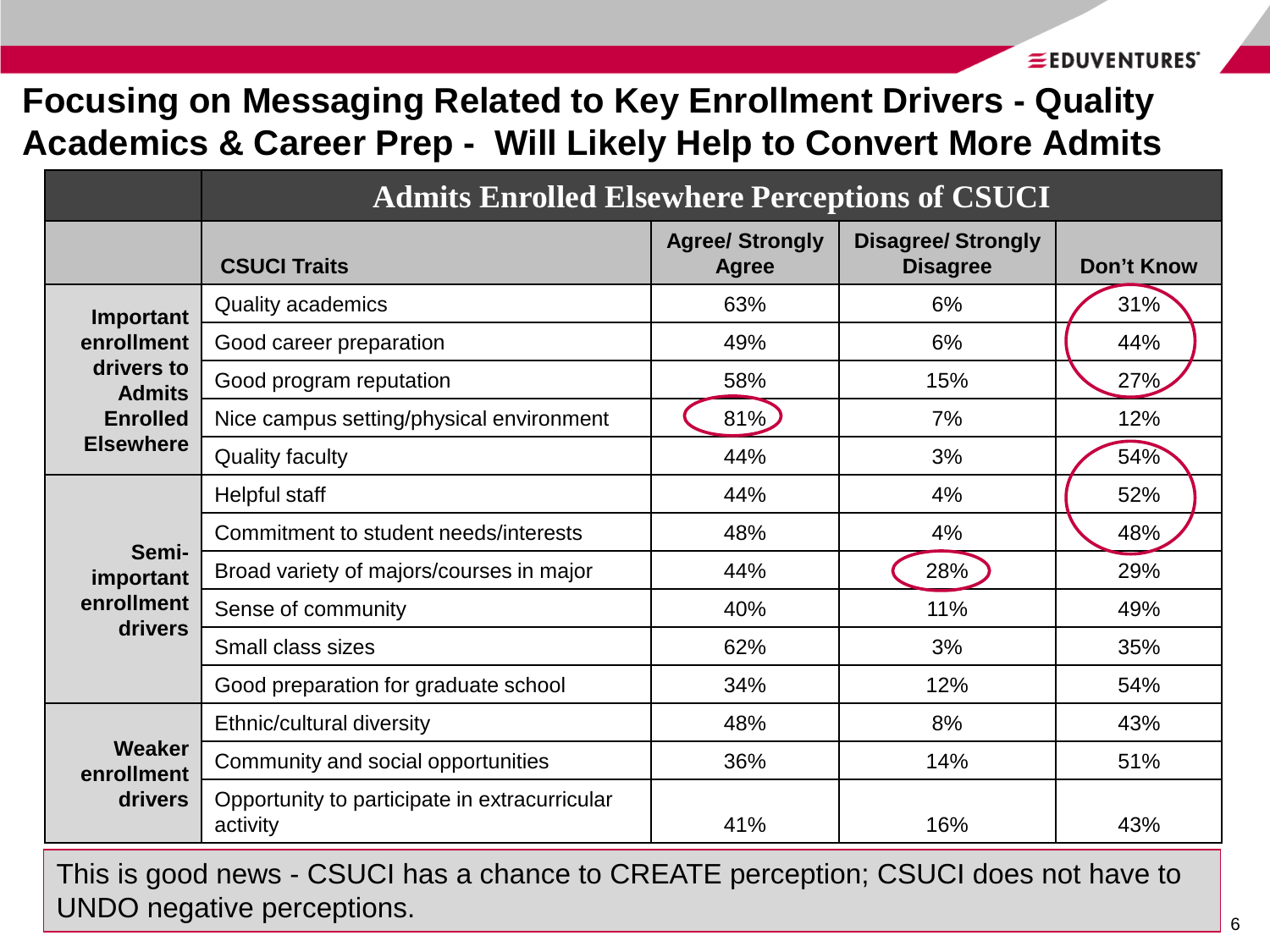# **Focus Group Responses Corroborate Fact that Students do Not Have Clear or Strong Perceptions of CSUCI, especially Regarding Academic Quality**

- Most common descriptors of CSUCI in focus groups are fairly vague
	- New, just starting up, a beginning, just beginning to grow
	- Beautiful campus, pretty, typical CA surroundings, lots of space
	- Close to home, safe
	- No social life, not a lot going on
	- Not a lot of majors, doesn't have my major
- Nursing is the single major that students identify with CSUCI
- Questions students raised about academic quality that indicate some misperceptions include:
	- Did the school get accredited? Are individual programs accredited? Should they be?
	- Why aren't SATs required? Why is the GPA requirement low?
- The majority of focus group participants wanted to see more about internships at CSUCI; some wanted to see more about research opportunities with faculty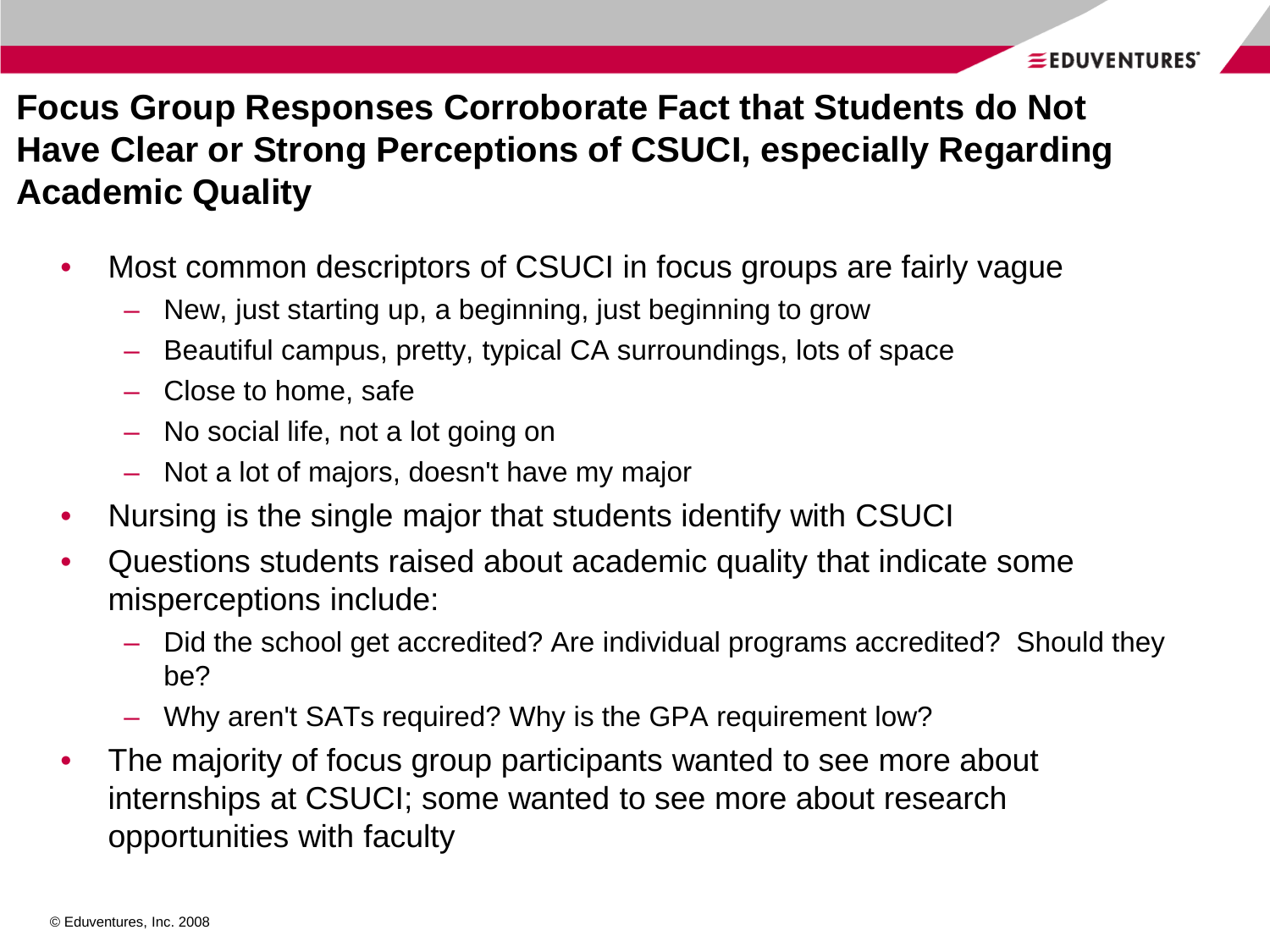**Interestingly, Admits Enrolled Elsewhere Apply to CSUCI for the Same Reasons that Current CSUCI Students Enroll At CSUCI**

#### **"Why did you choose CSUCI?" C***urrent* **students say1:**

- Proximity to home/work (25%)
- Small class size (11%)
- General location (11%)
- Cost/financial aid (8%)
- Particular major available (8%)
- Small school environment (7%)

#### **"Why did you apply to CSUCI?" Admits Enrolled Elsewhere said1:**

- General location (19%)
- Proximity to home/work (18%)
- Small class size (9%)
- Particular major available (8%)
- Not accepted at top choice (7%)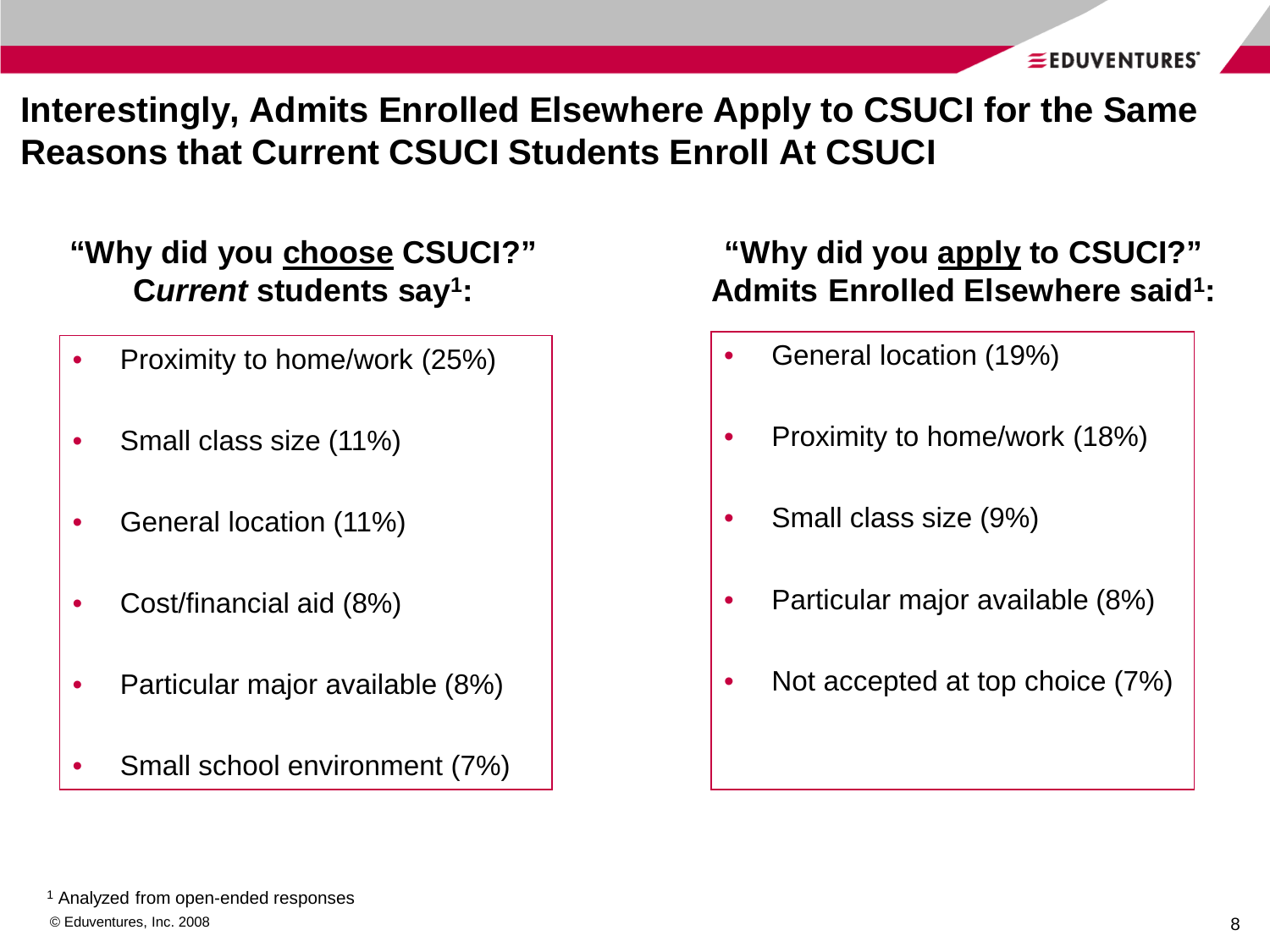# **But Enrollment Driver Gaps Between These Two Groups Confirm that Admits Enrolled Elsewhere Are More Likely to Select Based on Factors Related to Academic Quality**

| <b>Most Significant Enrollment Driver Gaps Between Current CSUCI Students</b><br>and<br><b>Admits Enrolled Elsewhere</b> |                                              |                |                                                      |       |  |
|--------------------------------------------------------------------------------------------------------------------------|----------------------------------------------|----------------|------------------------------------------------------|-------|--|
|                                                                                                                          | <b>Academic and/or Campus Feature</b>        | <b>Current</b> | <b>Admits</b><br><b>Enrolled</b><br><b>Elsewhere</b> | Gap   |  |
|                                                                                                                          | Small class size                             | 72%            | 41%                                                  | 31    |  |
|                                                                                                                          | Location compared to home                    | 80%            | 58%                                                  | 22    |  |
| <b>Environment</b>                                                                                                       | Campus size                                  | 59%            | 38%                                                  | 21    |  |
|                                                                                                                          | Size student body                            | 49%            | 30%                                                  | 19    |  |
|                                                                                                                          | Overall reputation of school                 | 36%            | 54%                                                  | $-18$ |  |
| <b>Quality</b>                                                                                                           | Reputation of specific major program         |                | 59%                                                  | $-15$ |  |
|                                                                                                                          | <b>Quality of academics</b>                  | 61%            | 71%                                                  | $-10$ |  |
|                                                                                                                          | Availability of evening and weekend courses  | 25%            | 6%                                                   | 19    |  |
| <b>Flexibility</b>                                                                                                       | Ability to enroll part-time                  | 20%            | 5%                                                   | 15    |  |
|                                                                                                                          | Ability to complete program in timely manner | 55%            | 41%                                                  | 14    |  |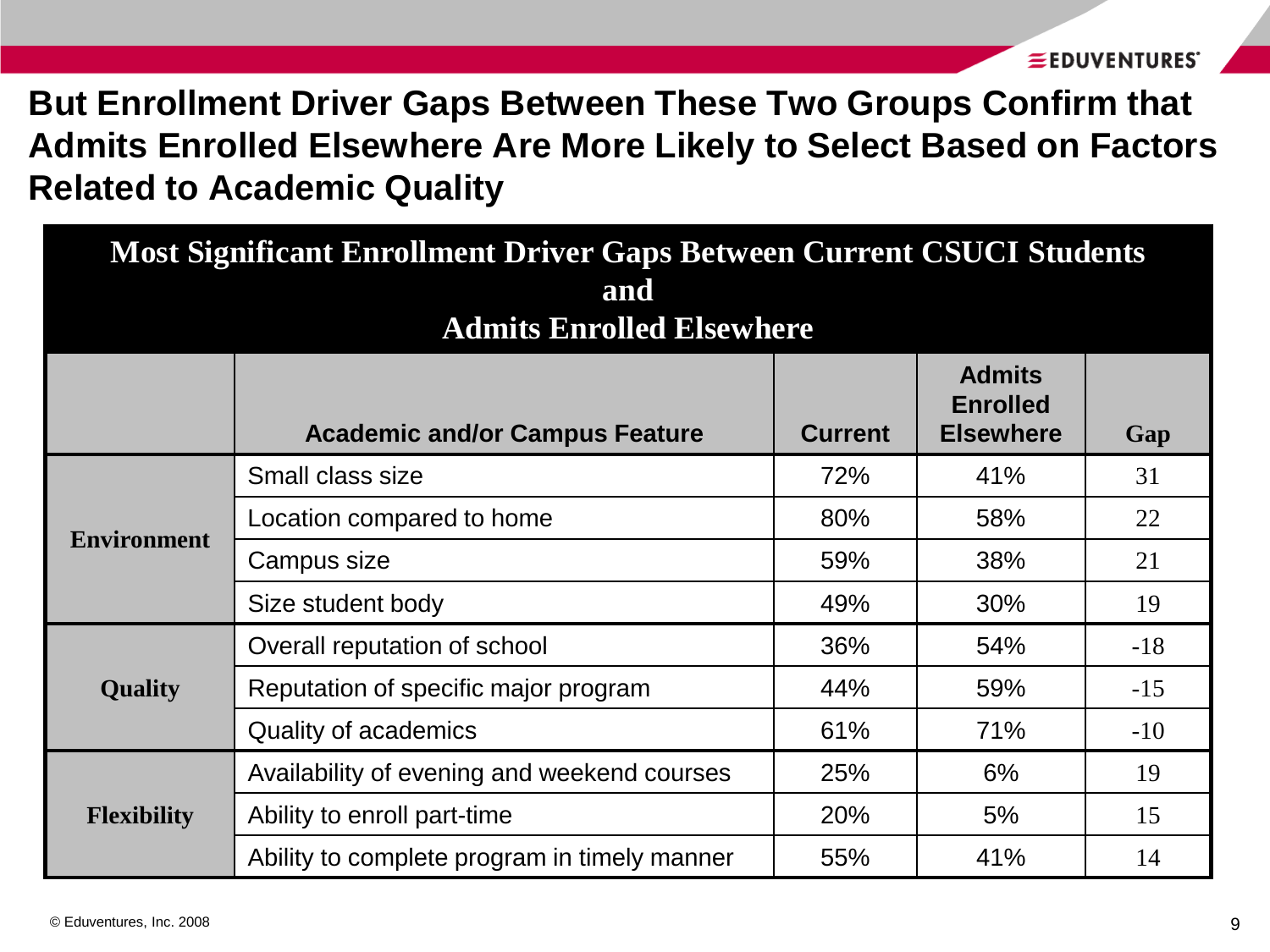**The Same Pattern Occurs When Evaluating by Affinity to CSUCI, that is, Whether CSUCI Was a Top Choice School for Applicants**



**"Availability of specific major" was a top enrollment factor across respondents regardless of where CSUCI ranked in their lists.**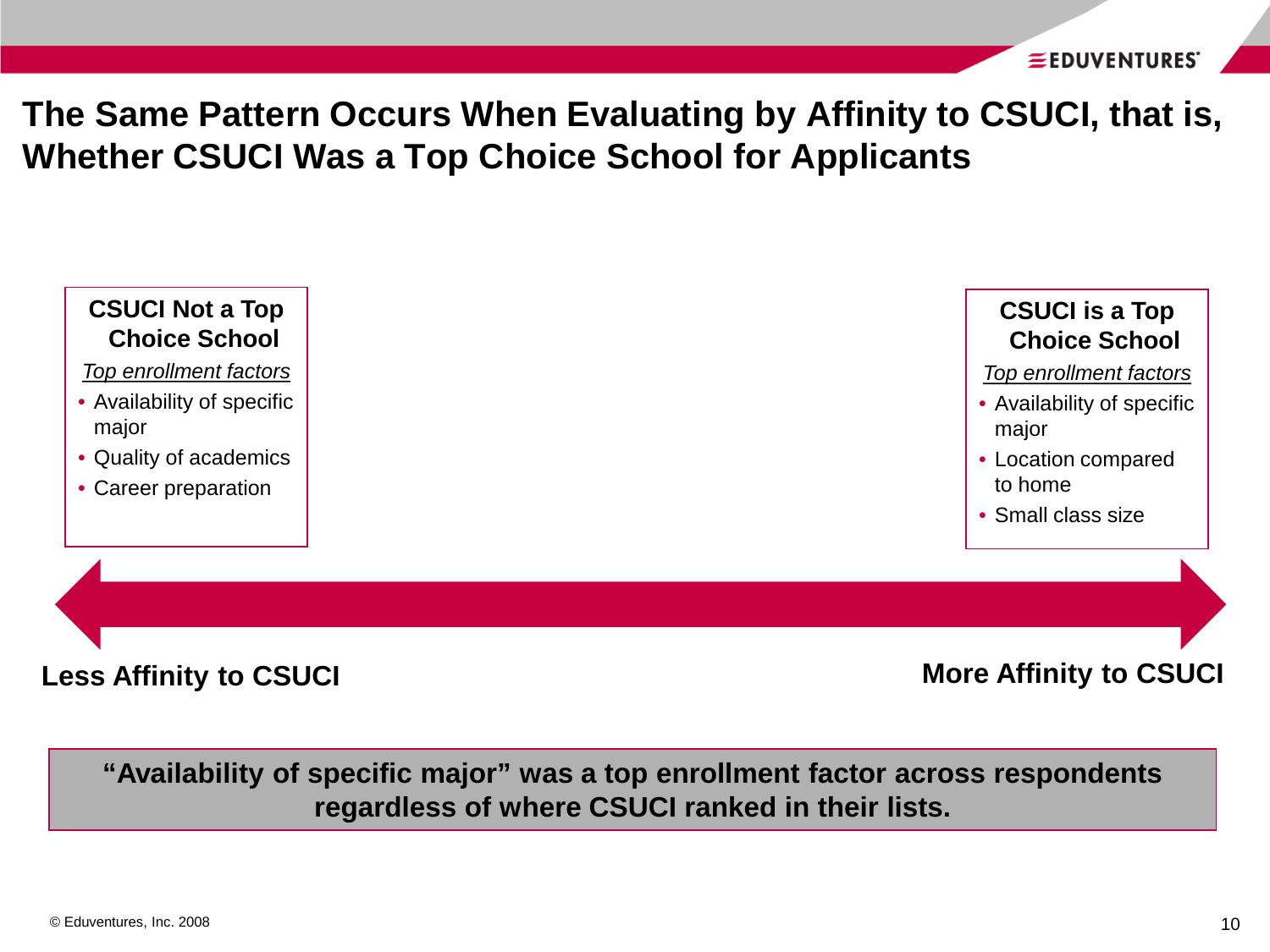## **Majors of Interest to Admits Enrolled Elsewhere: Is there Opportunity for CSUCI to Develop Programs of Distinction?**

| <b>Accounting/Information Systems</b>     | 2%  | <b>Nursing</b>           | 13%   |
|-------------------------------------------|-----|--------------------------|-------|
| Agriculture                               | 1%  | <b>Political Science</b> | 2%    |
| Art                                       | 1%  | Pre-Med                  | $1\%$ |
| <b>Biology</b>                            | 8%  | Psychology               | 9%    |
| <b>Business</b>                           | 10% | Sociology                | 2%    |
| Chemistry                                 | 1%  | Spanish                  | $1\%$ |
| Communication                             | 3%  | Undecided                | 5%    |
| <b>Computer Science</b>                   | 1%  | Other, please specify    | 23%   |
| Education                                 | 2%  |                          |       |
| Engineering                               | 2%  |                          |       |
| English: Literature and Writing           | 4%  |                          |       |
| Environmental Science/Resource Management | 1%  |                          |       |
| History                                   | 3%  |                          |       |
| Hospitality/Tourism                       | 1%  |                          |       |
| <b>International Studies</b>              | 1%  |                          |       |
| Kinesiology/Exercise Science              | 1%  |                          |       |
| <b>Liberal Studies</b>                    | 5%  |                          |       |
| <b>Mathematics</b>                        | 1%  |                          |       |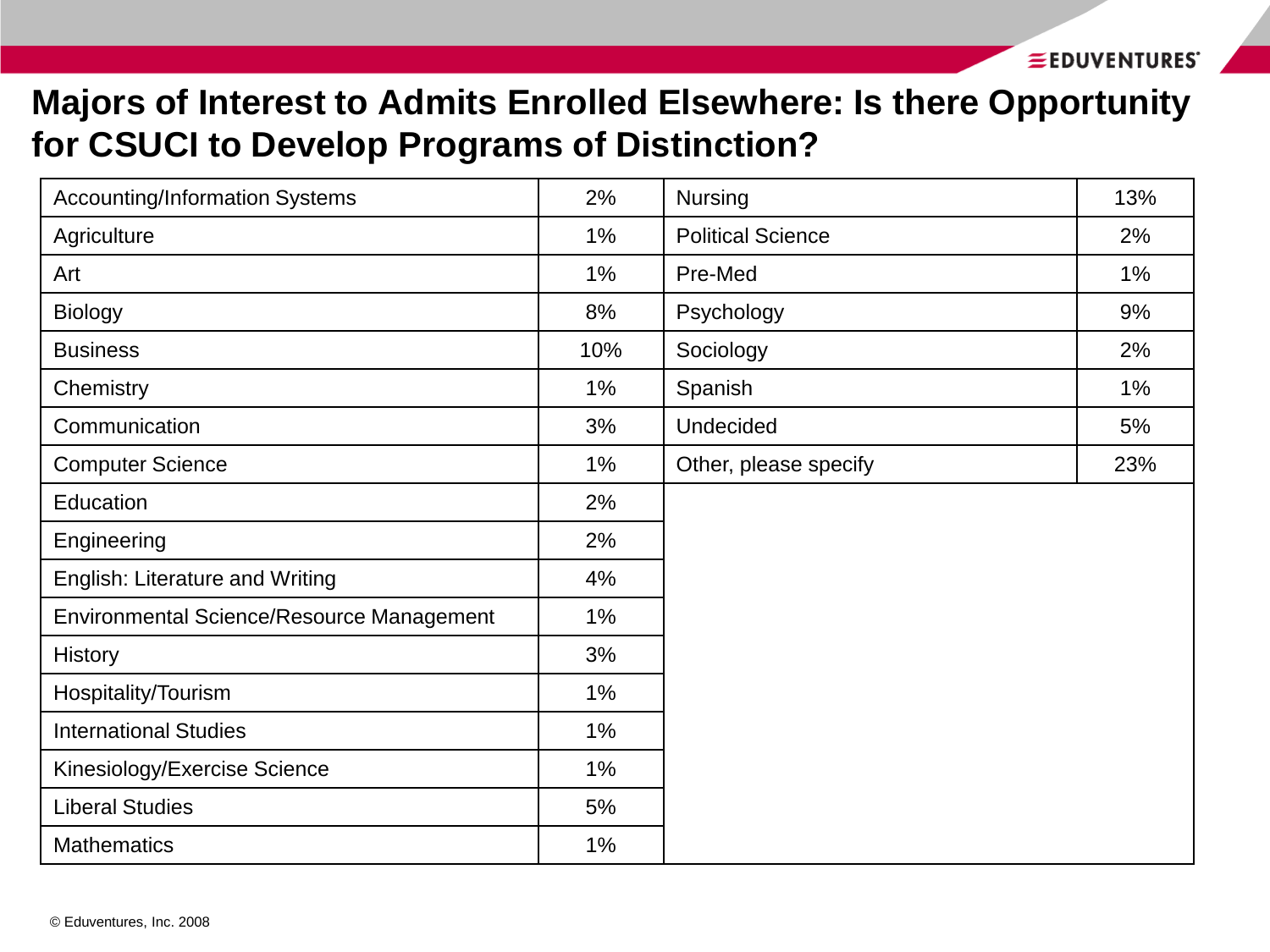**Drivers that Relate to the Service Learning Mission Pillar are Most Relevant to Recruiting Messaging; Other Mission Pillars are not Strong Recruiting Messages, Although They are Relevant Mission Focus Points**

| Percentage Rating Feature as 'Significant' in Decision to Enroll: Mission Pillars and<br><b>Related Enrollment Drivers</b> |                                         |                                            |  |  |
|----------------------------------------------------------------------------------------------------------------------------|-----------------------------------------|--------------------------------------------|--|--|
| <b>Academic and/or Campus Feature</b>                                                                                      | <b>Current CSUCI</b><br><b>Students</b> | <b>Admits Enrolled</b><br><b>Elsewhere</b> |  |  |
| University commitment to multicultural perspective                                                                         | 27%                                     | 23%                                        |  |  |
| Ethnic/cultural diversity                                                                                                  | 25%                                     | 24%                                        |  |  |
| Commitment to student needs and interests                                                                                  | 49%                                     | 48%                                        |  |  |
| Sense of community                                                                                                         | 45%                                     | 43%                                        |  |  |
| University commitment to interdisciplinary courses                                                                         | 27%                                     | 20%                                        |  |  |
| University commitment to service learning                                                                                  | <b>26%</b>                              | 21%                                        |  |  |
| Career preparation                                                                                                         | 61%                                     | 66%                                        |  |  |
| Opportunity to conduct research with faculty                                                                               | <b>27%</b>                              | 16%                                        |  |  |
| University commitment to global/int'l perspectives                                                                         | 24%                                     | 24%                                        |  |  |
| Study/travel abroad                                                                                                        | 25%                                     | 31%                                        |  |  |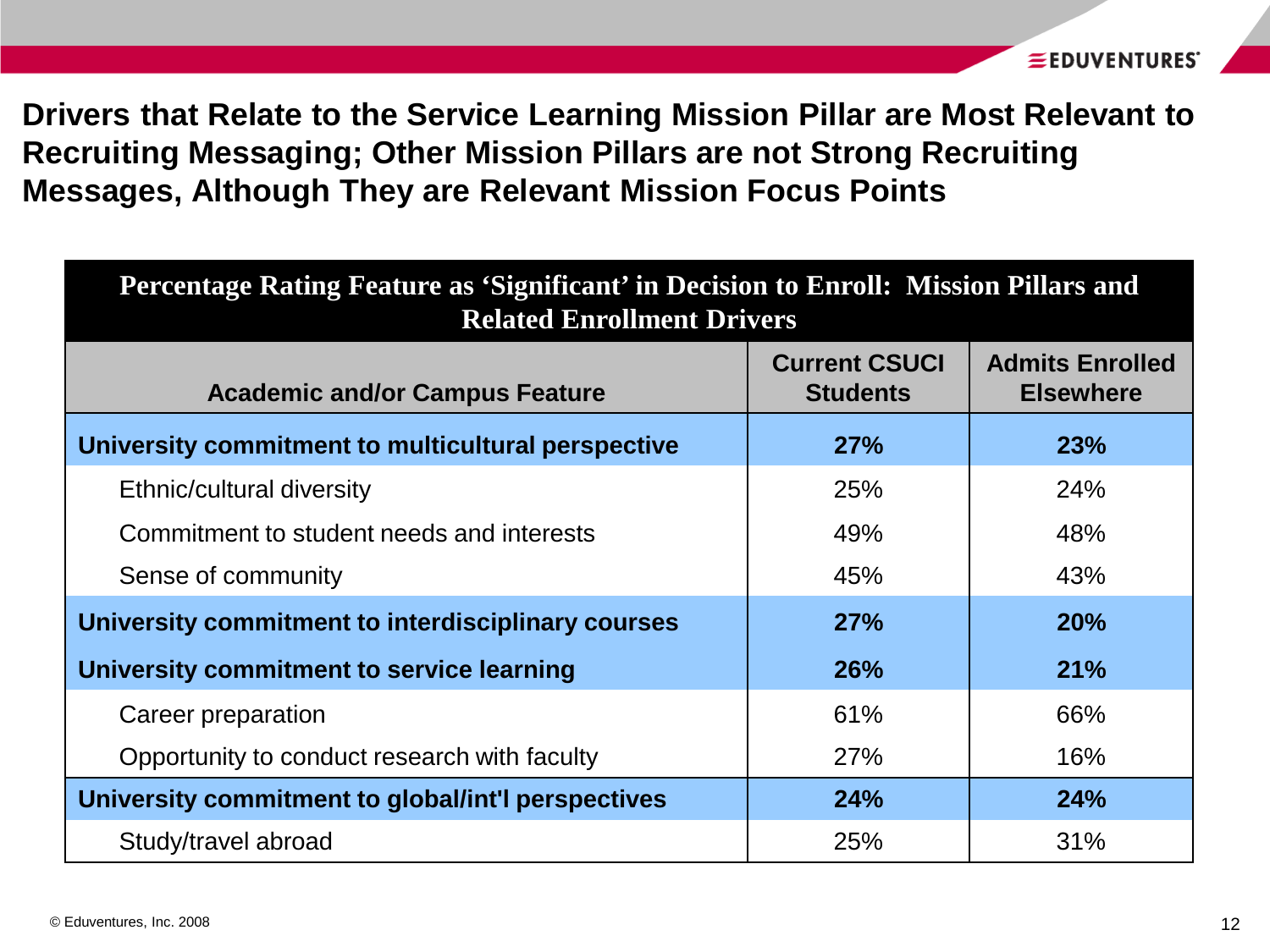# **Less Significant Enrollment Drivers Should not be Focal Point Messages**

| Percentage Rating Feature as 'Significant' in Decision to<br><b>Enroll</b> |                |                                                      |  |  |  |
|----------------------------------------------------------------------------|----------------|------------------------------------------------------|--|--|--|
| <b>Academic and/or Campus Feature</b>                                      | <b>Current</b> | <b>Admits</b><br><b>Enrolled</b><br><b>Elsewhere</b> |  |  |  |
| Study/travel abroad                                                        | 25%            | 31%                                                  |  |  |  |
| Ethnic/cultural diversity                                                  | <b>25%</b>     | 24%                                                  |  |  |  |
| Availability of evening and weekend courses                                | <b>25%</b>     | 6%                                                   |  |  |  |
| University commitment to global/int'l perspectives                         | <b>24%</b>     | <b>24%</b>                                           |  |  |  |
| Ability to enroll part-time                                                | <b>20%</b>     | 5%                                                   |  |  |  |
| Social opportunities in local communities                                  | 18%            | 24%                                                  |  |  |  |
| <b>Extracurricular activities</b>                                          | 13%            | 21%                                                  |  |  |  |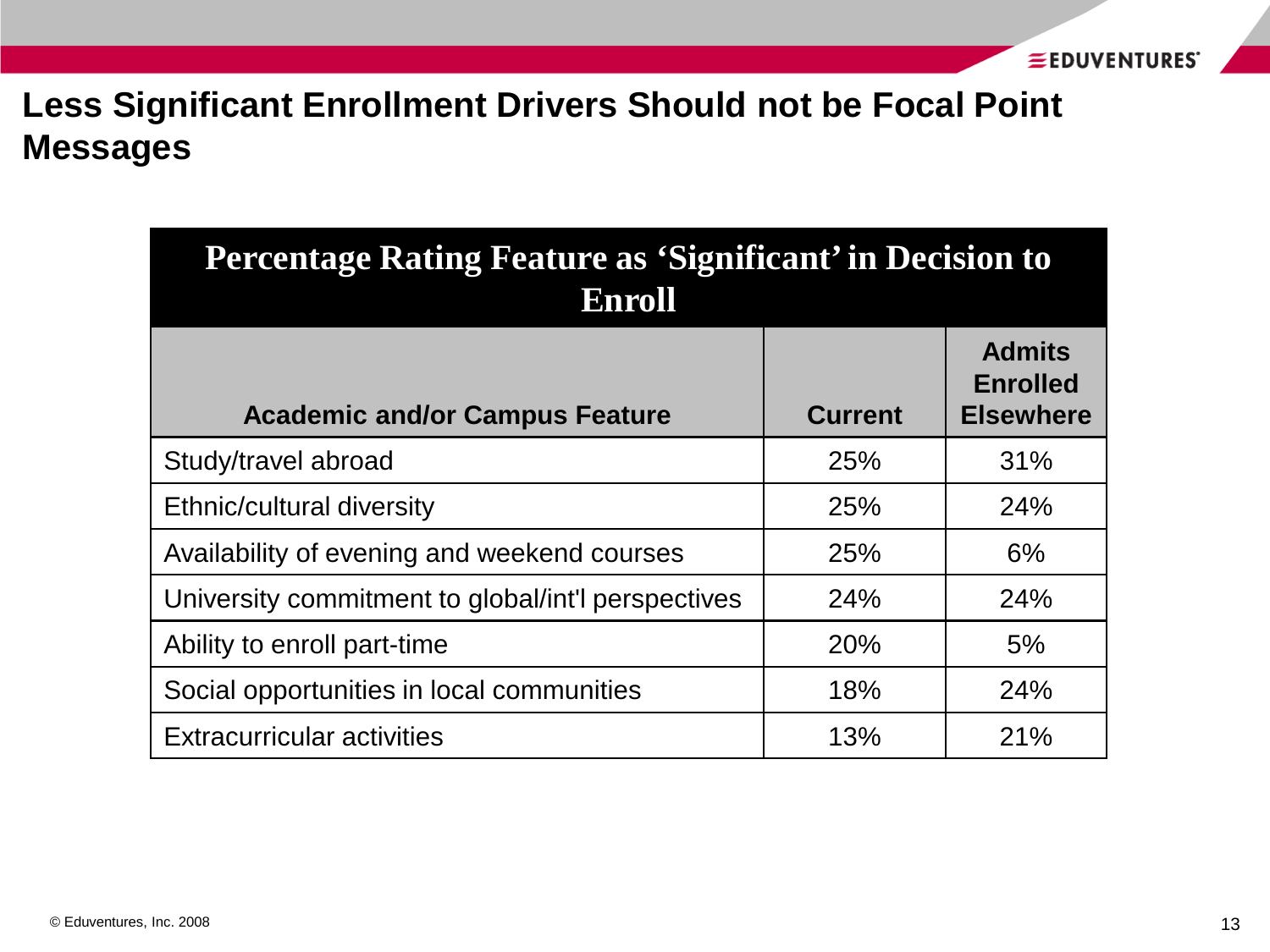### **Mid-tier Enrollment Drivers Should Not be Focal Point Messages**

| <b>Percent Rating Feature as 'Significant' in Decision to Enroll</b> |                                                   |                                                      |  |  |  |
|----------------------------------------------------------------------|---------------------------------------------------|------------------------------------------------------|--|--|--|
| <b>Academic and/or Campus Feature</b>                                | <b>Current</b><br><b>CSUCI</b><br><b>Students</b> | <b>Admits</b><br><b>Enrolled</b><br><b>Elsewhere</b> |  |  |  |
| Helpfulness of staff                                                 | 49%                                               | 49%                                                  |  |  |  |
| Commitment to student needs/interests                                | 49%                                               | 48%                                                  |  |  |  |
| Size student body                                                    | 49%                                               | 30%                                                  |  |  |  |
| <b>Faculty advising</b>                                              | 46%                                               | 44%                                                  |  |  |  |
| Variety of courses in major program                                  | 46%                                               | 47%                                                  |  |  |  |
| Sense of community                                                   | 45%                                               | 43%                                                  |  |  |  |
| Graduate school preparation                                          | 38%                                               | 40%                                                  |  |  |  |
| <b>Character of students</b>                                         | 34%                                               | 40%                                                  |  |  |  |
| Residence halls                                                      | 28%                                               | 29%                                                  |  |  |  |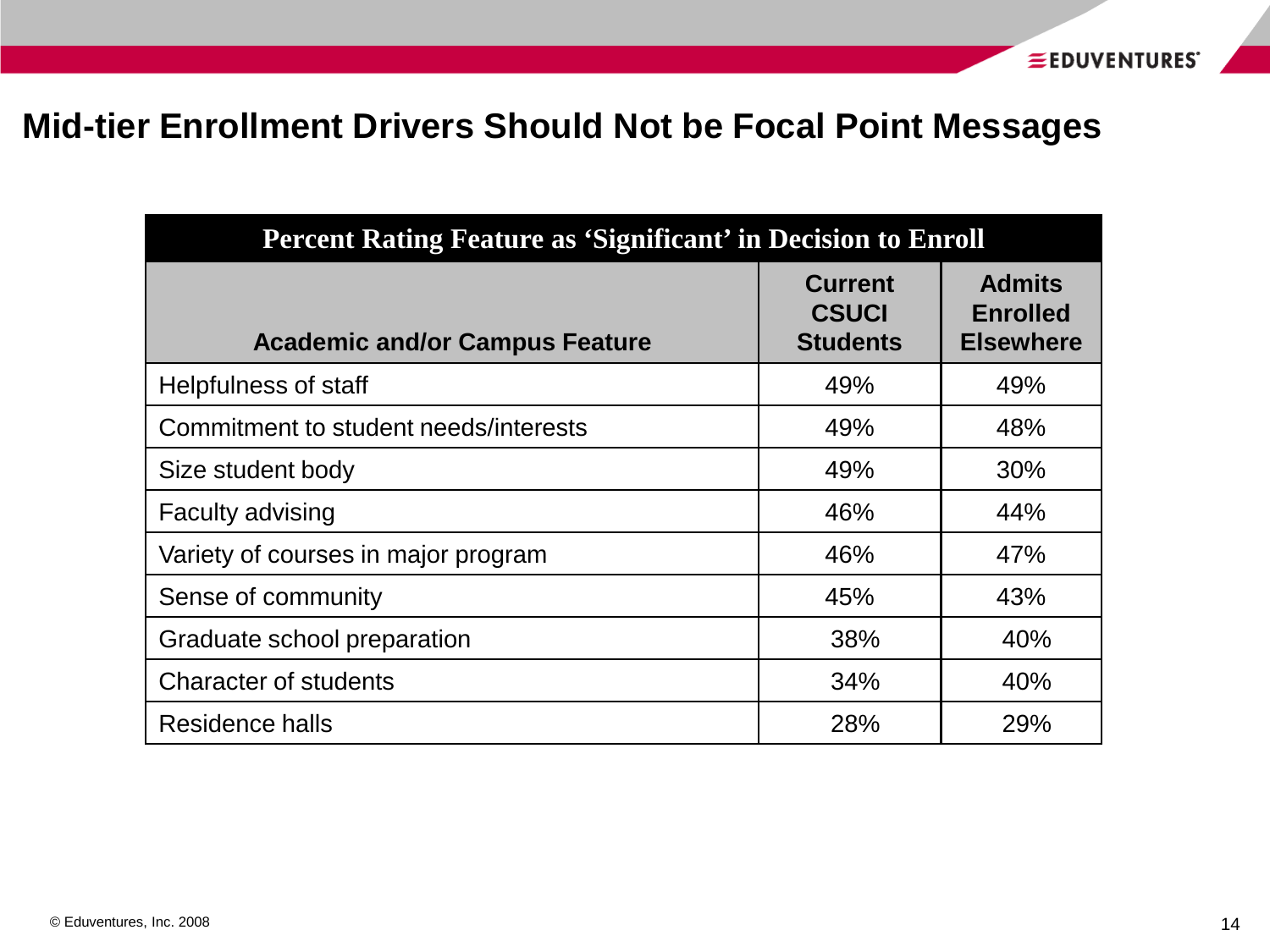#### **There are Some Nuances in Drivers of Certain Student Segments**

#### **Adult Students**

- Place more emphasis on:
	- Availability of specific major
	- One-third want ability to enroll part-time
	- One third want evening/weekend courses
- Place less emphasis on:
	- Size of student body
	- Campus setting
	- Sense of community
	- **Fxtracurricular** activities

#### **Commuter Students**

- Place more emphasis on:
	- Availability of specific major
	- Location compared to home
- Place less significance on:
	- Size of student body
	- Campus setting
	- Sense of community
	- Extracurricular activities
- Place less emphasis on flex options than one might think:
	- One quarter want parttime
	- One quarter want evening/weekend

#### **Latino/a Students**

- Place more emphasis on:
	- Location compared to home
	- Quality of academics
	- Career prep
	- Cost
	- Ethnic and cultural diversity
	- Multicultural perspective
	- Service learning

**Some nuances of marketing strategies could be distinct for each audience.**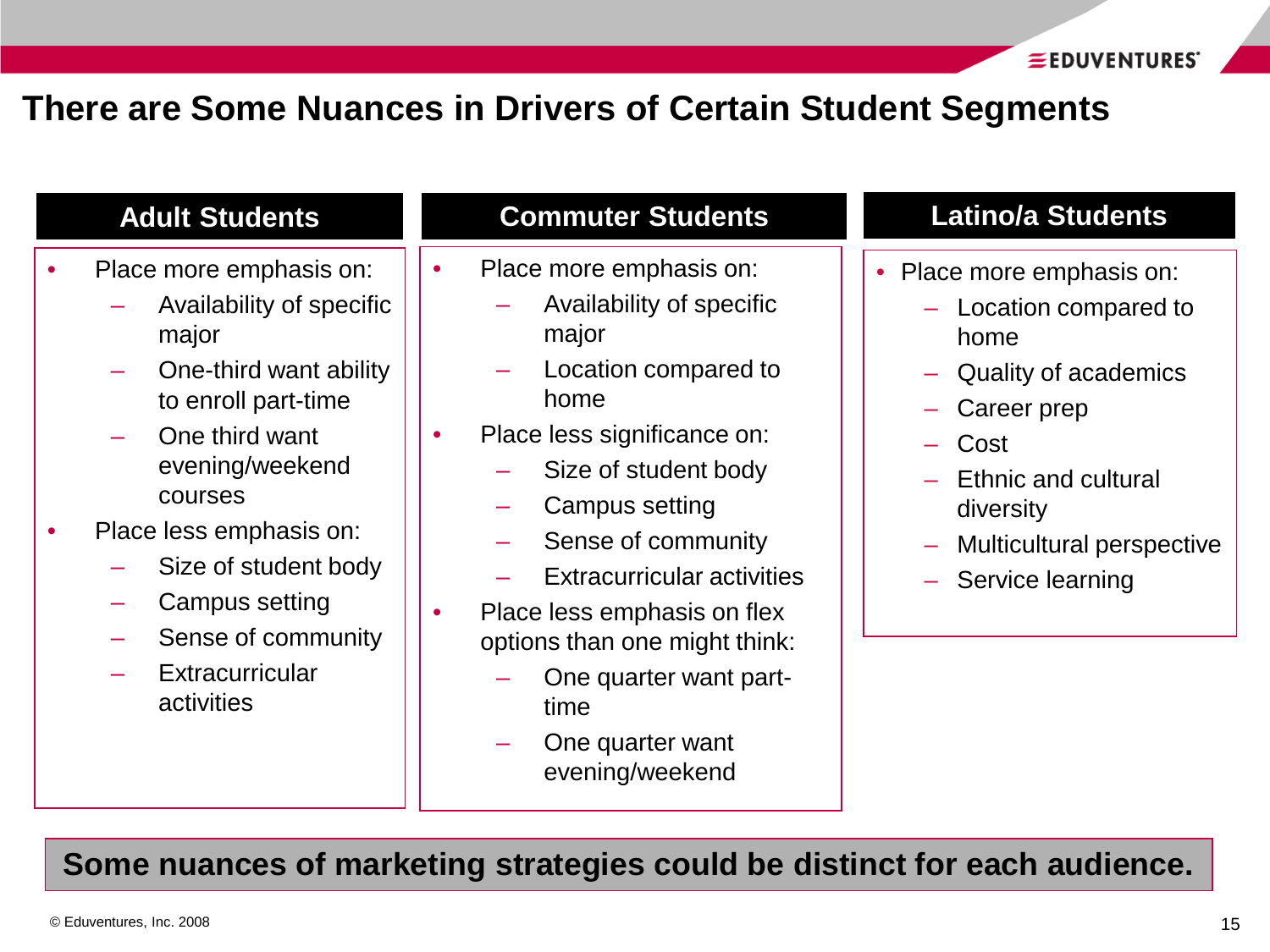### **Majority of Admits Enrolled Elsewhere Apply to Four to Six Schools; Majority of CSUCI Students Apply to Three or Fewer**

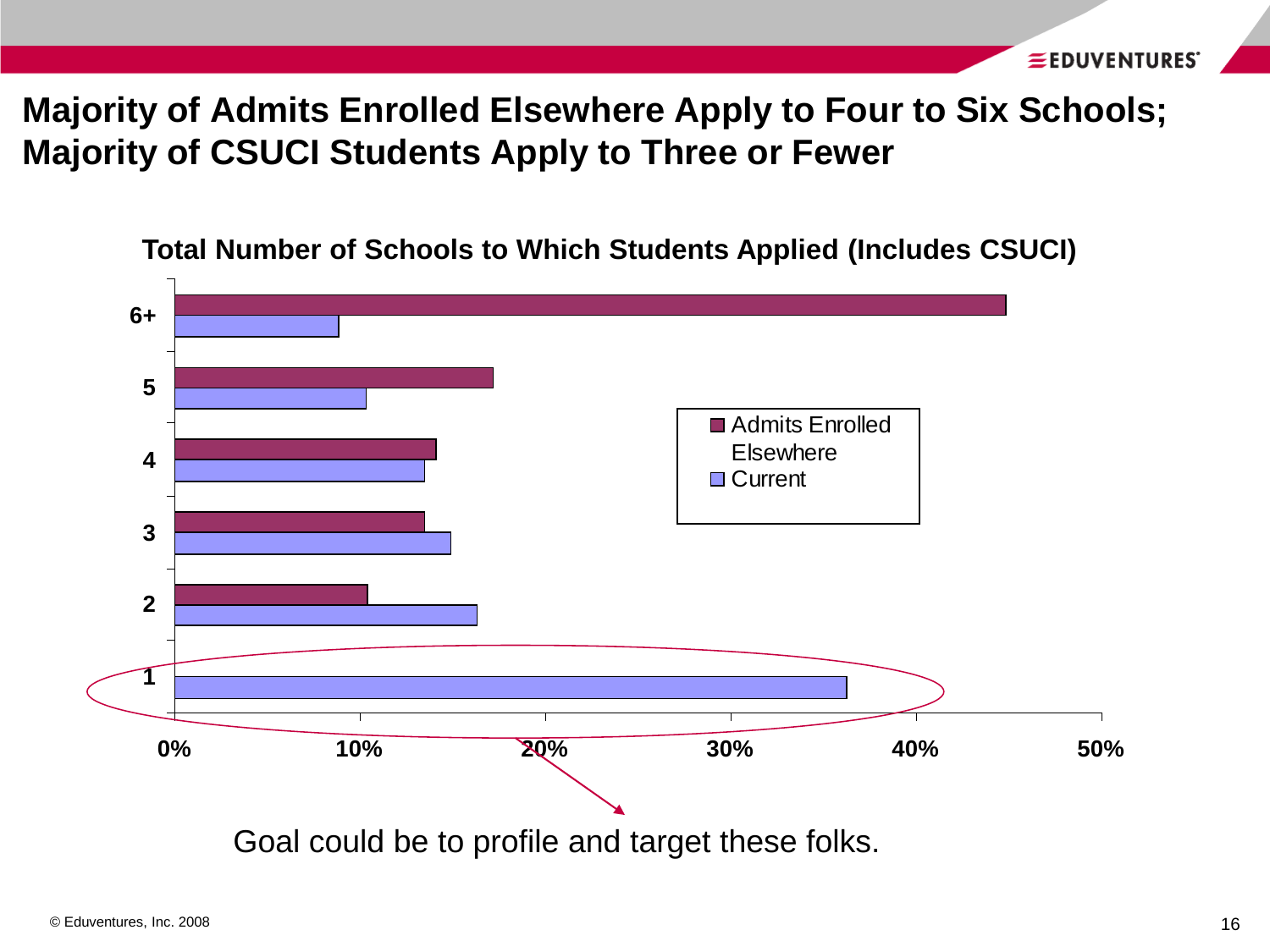# **Over 80% of Current Students Say CSUCI Was Their First or Second Choice Compared to 38% of Admits Enrolled Elsewhere**



**CSUCI can profile and target those with strong affinity to the school; aligning marketing with enrollment drivers can create stronger affinities with more students over time.**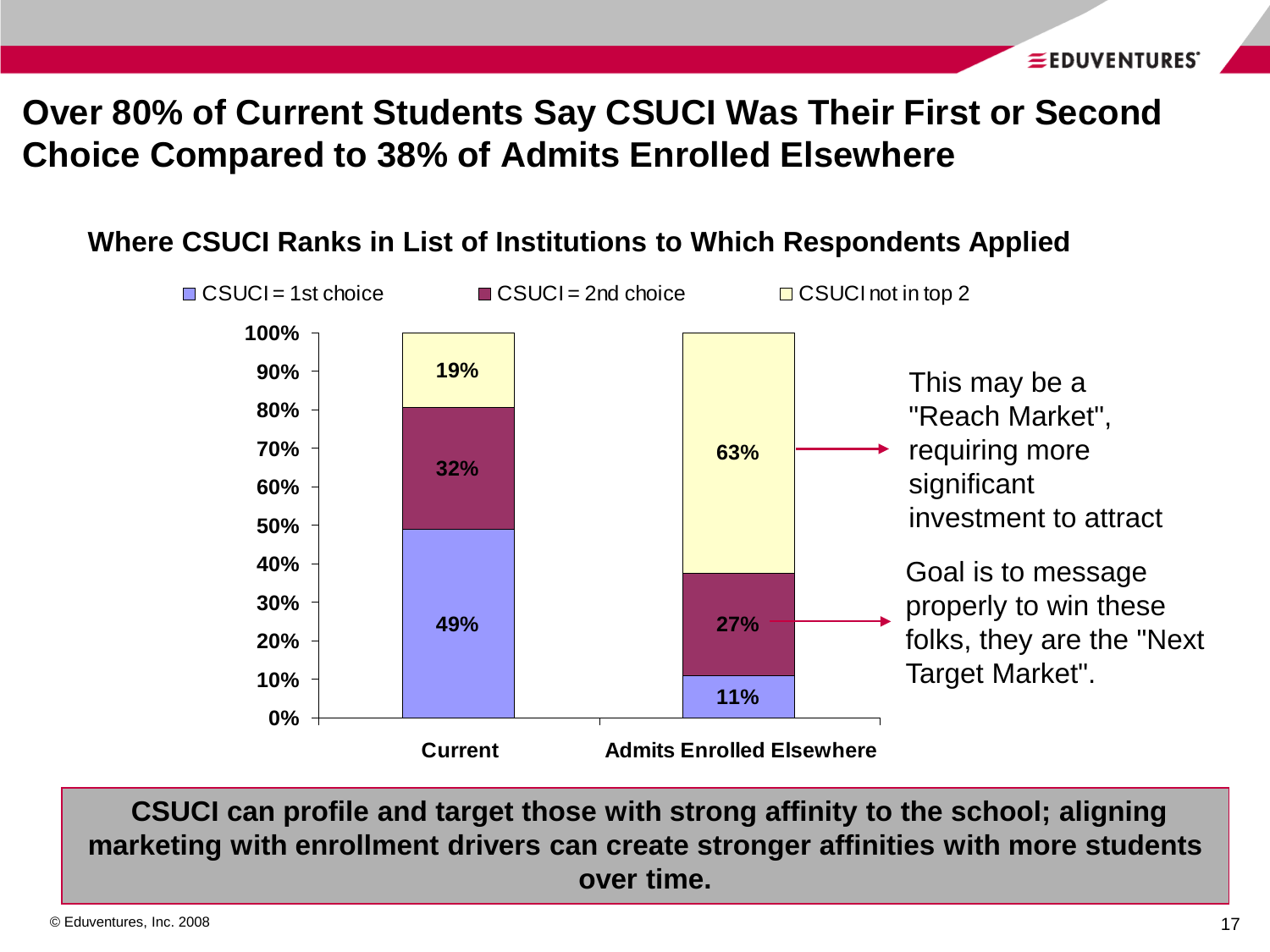EEDUVENTURES'

18

### **Let's Evaluate The "Reach" and "Next Target Markets"; "Next Target" Tends to be Adults, "Reach" Tends to be Traditional Student**

|                                            | <b>Reach Market</b>                                                | <b>Next Target Market</b>                                                              | <b>Reliable Market</b>                                           |
|--------------------------------------------|--------------------------------------------------------------------|----------------------------------------------------------------------------------------|------------------------------------------------------------------|
|                                            | <b>Admits Enrolled Elsewhere/</b><br><b>CSUCI not a Top Choice</b> | <b>Admits Enrolled Elsewhere/</b><br><b>CSUCI is a Top Choice</b>                      | <b>Current Student/CSUCI</b><br>is a Top Choice                  |
| Average age                                | 19.6 yrs                                                           | 23.1 yrs                                                                               | 22.3 yrs                                                         |
| Gender                                     | Female = $74%$<br>Male<br>$= 26%$                                  | Female = $74%$<br>$= 26%$<br>Male                                                      | Female = $78%$<br>Male<br>$= 22%$                                |
| Average GPA                                | 3.44                                                               | 3.12                                                                                   | 3.33                                                             |
| Latino market                              | 26%                                                                | 36%                                                                                    | 24%                                                              |
| Employment                                 | Full time $= 5\%$<br>Part time $=$ 38%<br>Not emp $= 58%$          | Full time = $10\%$<br>Part time = $50\%$<br>Not $emp = 40%$                            | Full time = $14\%$<br>Part time = $49\%$<br>Not $emp = 36%$      |
| Income<br>(household)                      | < 100k<br>$= 52%$<br>$100-149k = 10%$<br>$150 + k$<br>$= 15%$      | < 100k<br>$= 67%$<br>100-149k<br>$= 11\%$<br>$150 + k$<br>$= 10%$                      | < 100k<br>$= 58%$<br>100-149k<br>$= 17%$<br>$150 + k$<br>$= 6\%$ |
| <b>Aware Quality</b><br>Academics          | 59%                                                                | 85%                                                                                    | These two items<br>97%<br>based on current                       |
| <b>Aware Quality</b><br><b>Career Prep</b> | 50%                                                                | 65%                                                                                    | student satisfaction.<br>74%                                     |
| © Eduventures, Inc. 2008                   | Traditional undergrad;<br>stronger academically                    | Adult student, not as strong academically,<br>price sensitivity, higher percent Latino | Adult student, price<br>sensitive                                |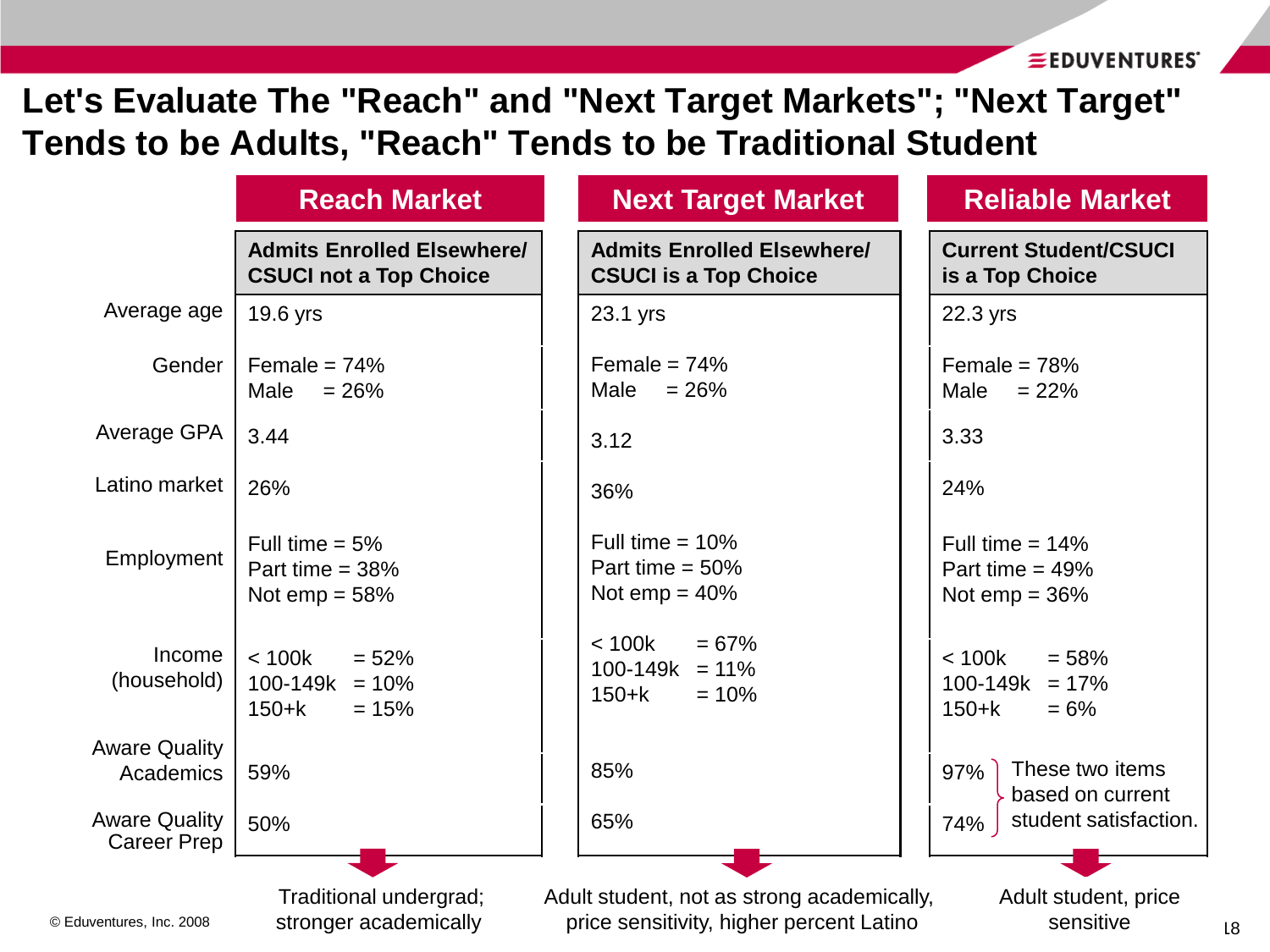**Northridge and Long Beach are Top Cross-App Competitors, so CSUCI Strategy as it Relates to These Two Schools is Important**

| <b>Current CSUCI Students Also Applied to:</b>    |     |  |  |  |
|---------------------------------------------------|-----|--|--|--|
| <b>CSU Northridge</b>                             | 23% |  |  |  |
| <b>CSU Long Beach</b>                             | 13% |  |  |  |
| <b>UC Santa Barbara</b>                           | 11% |  |  |  |
| <b>SDSU</b>                                       | 10% |  |  |  |
| Cal Poly SLO                                      | 8%  |  |  |  |
| <b>Admits Enrolled Elsewhere Also Applied to:</b> |     |  |  |  |
| UC Santa Barbara                                  | 27% |  |  |  |
| <b>CSU Long Beach</b>                             | 22% |  |  |  |
| <b>CSU Northridge</b>                             | 21% |  |  |  |
| <b>SDSU</b>                                       | 19% |  |  |  |
| <b>CSU Fullerton</b>                              | 14% |  |  |  |

**Differentiation from UC schools and others on this list is important. Certainly cost/value is one point. Additionally, do these schools do a good job of articulating career prep? Of messaging strongly to the adult market? Where can CSUCI message in ways that these schools do not?**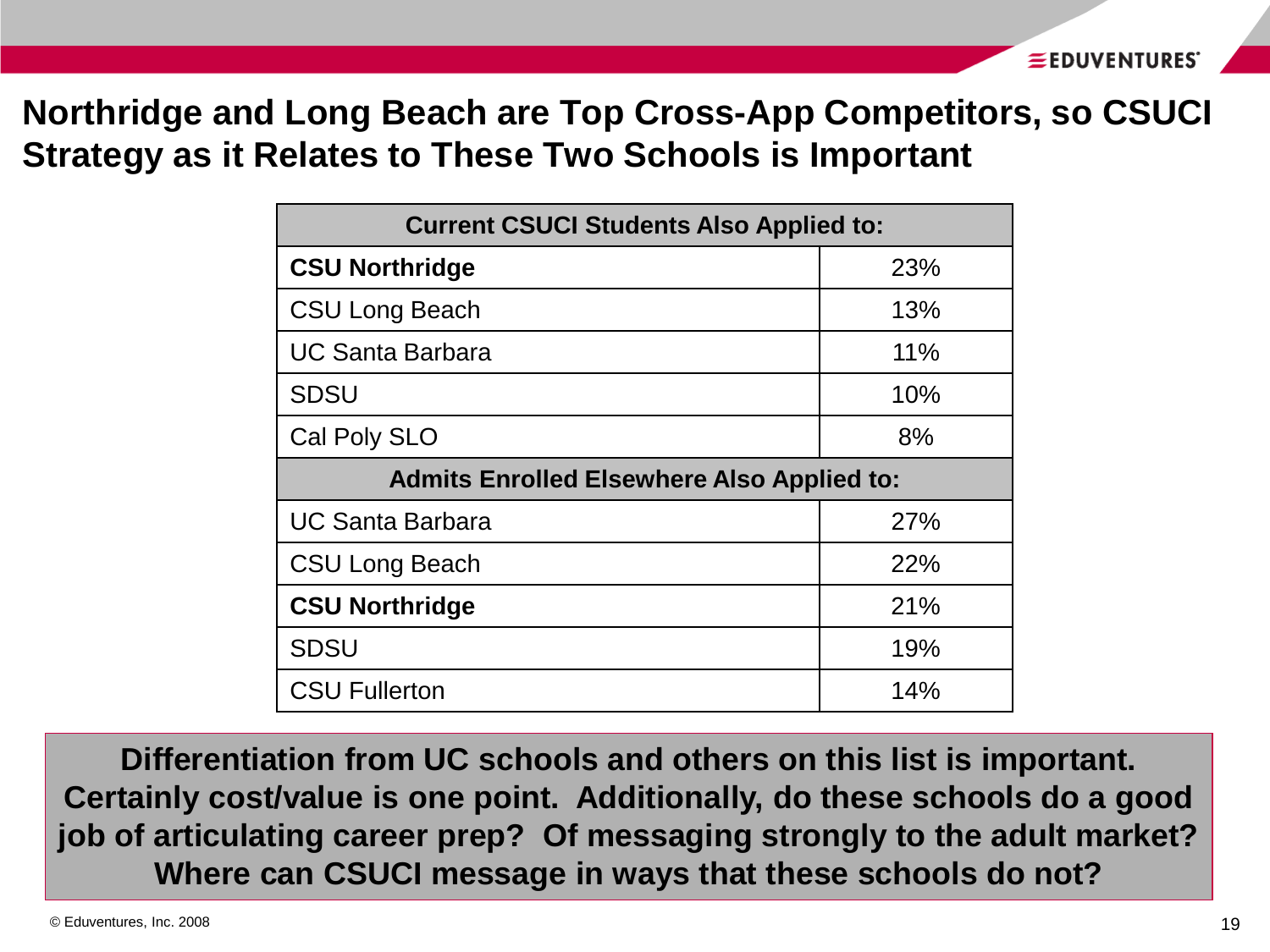### **The Majority of Non-Enrolling Admits Attend Northridge; CSU, UC, State Schools are Biggest Cross Admit Competitors**

| <b>Schools that Admits Enrolled Elsewhere Attend</b> |                                |  |  |
|------------------------------------------------------|--------------------------------|--|--|
| <b>Percent</b>                                       | <b>School Name</b>             |  |  |
| 8%                                                   | <b>CSU Northridge</b>          |  |  |
| 6%                                                   | Cal Poly State, SLO            |  |  |
| 5%                                                   | <b>CSU Long Beach</b>          |  |  |
| 5%                                                   | <b>UCSD</b>                    |  |  |
| 4%                                                   | <b>Moorpark College</b>        |  |  |
| 4%                                                   | <b>UC Santa Barbara</b>        |  |  |
| 4%                                                   | <b>UC Santa Cruz</b>           |  |  |
| 3%                                                   | California Lutheran University |  |  |
| 3%                                                   | California Poly Pomona         |  |  |
| 3%                                                   | San Diego State University     |  |  |
| 3%                                                   | San Jose State University      |  |  |

#### **Over 50 competitor schools comprise the remainder of the list, with many only mentioned once.**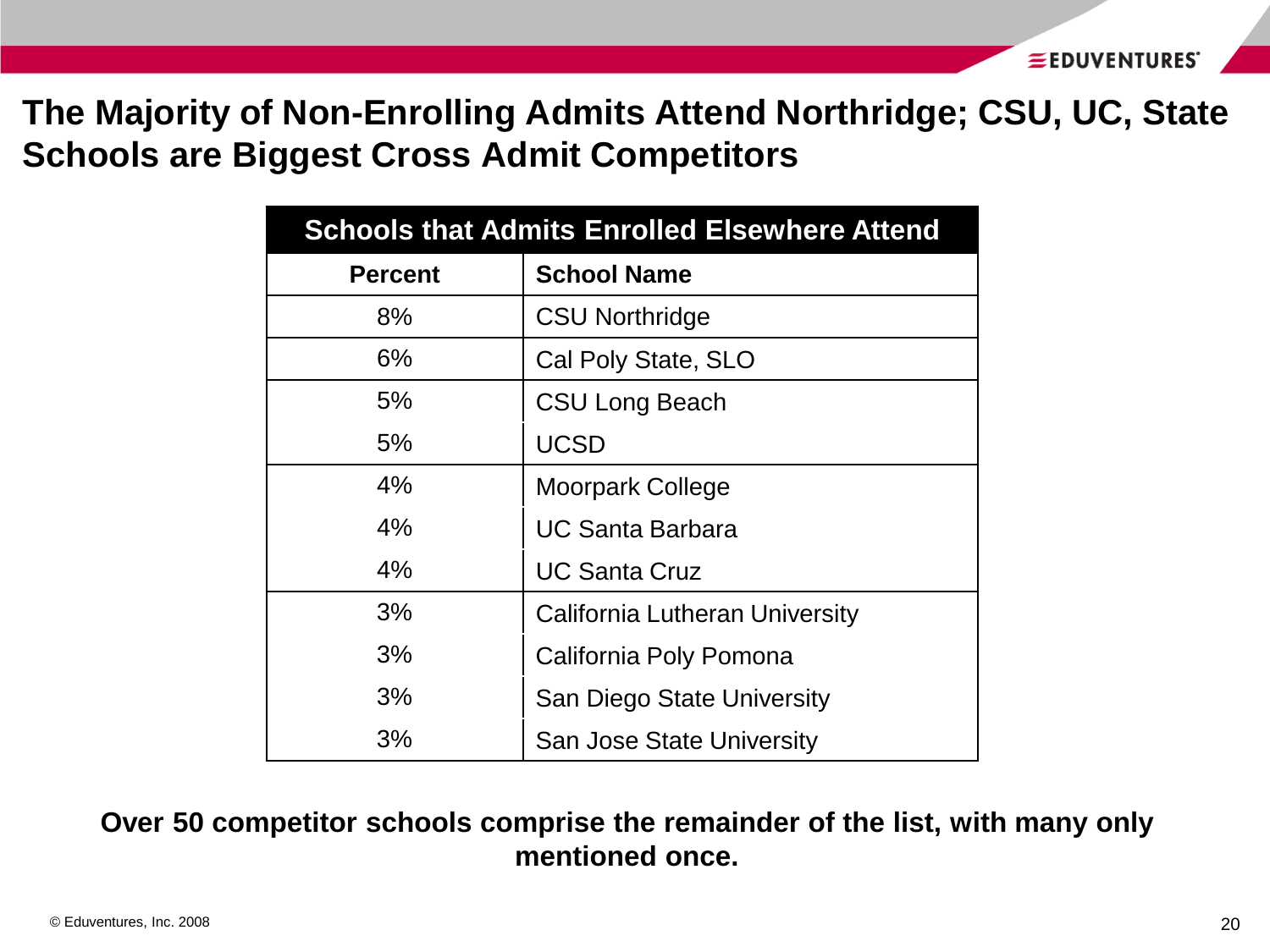# **Majority of Applicants Who Enrolled Nowhere Have Strong Affinity to CSUCI; Converting Requires Financial Aid and Campus Visits**

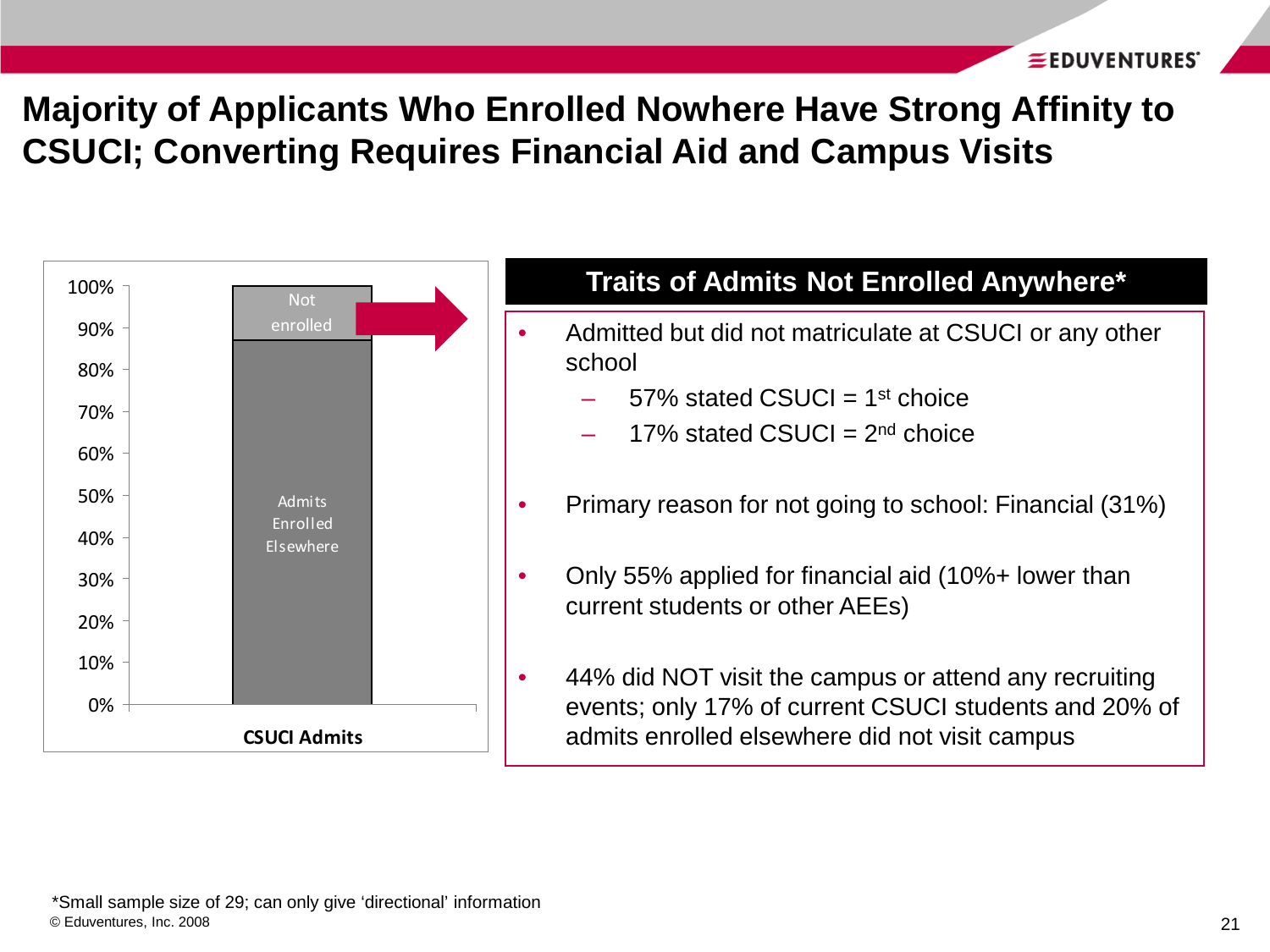**Inquirers Who did Not Apply are Generally Traditional Student, Converting them Could Help Balance out Male/Female Ratio**

#### **Inquirer1 Demographics**

- **Higher percentage of men** in this group than within current students (40% vs. 23%)
- **Less likely to be employed** (50% not currently employed')
- Income, age, race/ethnicity data points are vary similar to current students

#### **Inquirer1 Marketing Insights**

- **More likely to have visited the website**  (97% vs. 87%) and look for a specific academic program (46% vs. 37%)
- **More likely to say 'have not visited the CSUCI campus'** (50% vs. 17% current students)

#### **Inquirer1 Reasons for Not Applying to CSUCI**

- Not my first choice of schools
- Proximity to family/work
- Cost/financial reasons
- Lack of activities in free time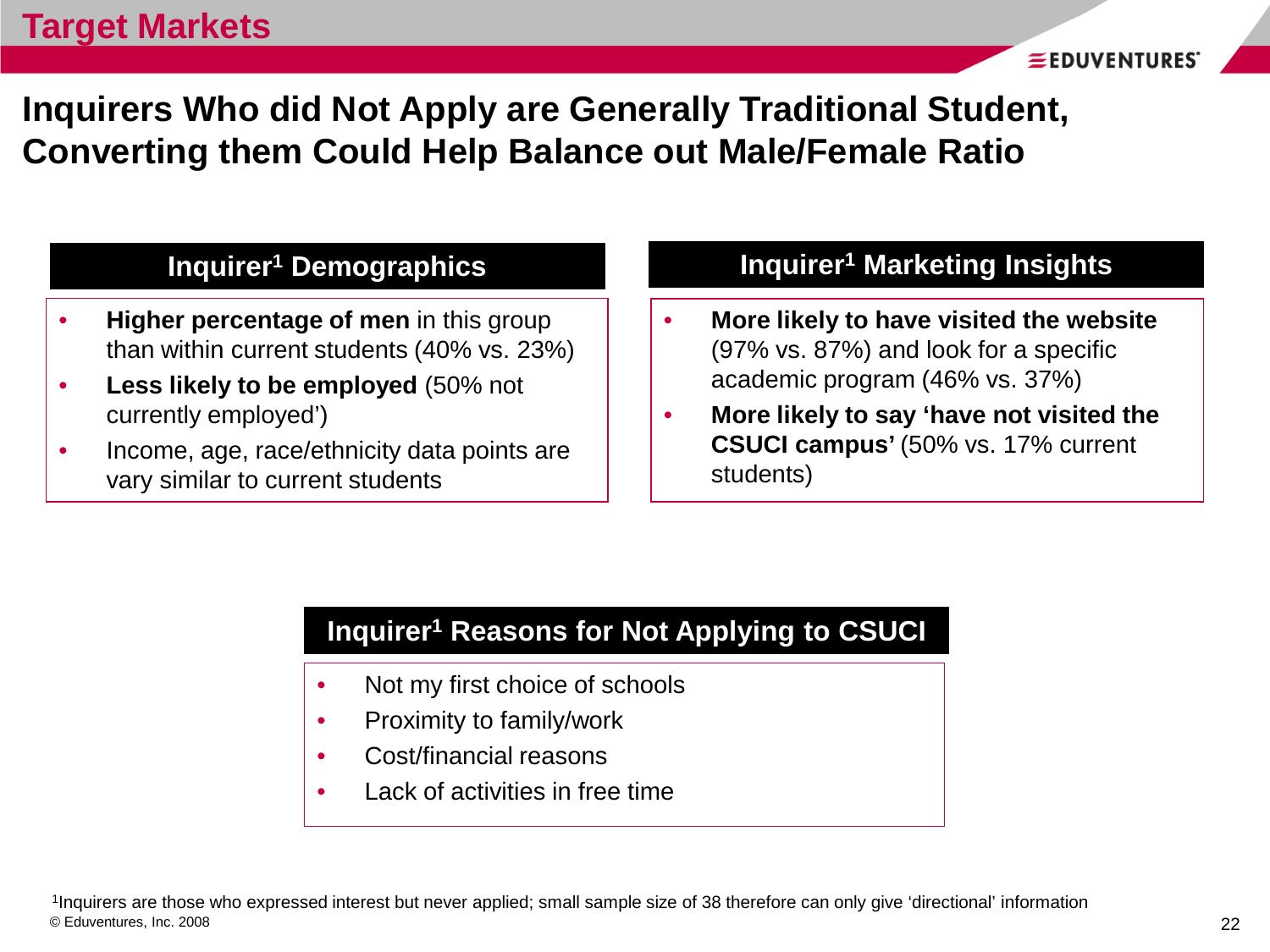- What drives students to select CSUCI and the competition?
	- Enrollment drivers and student decision-making criteria
	- CSUCI in the competitive landscape
	- Target markets
- How is CSUCI reaching its audience?
- How is CSUCI doing with current students?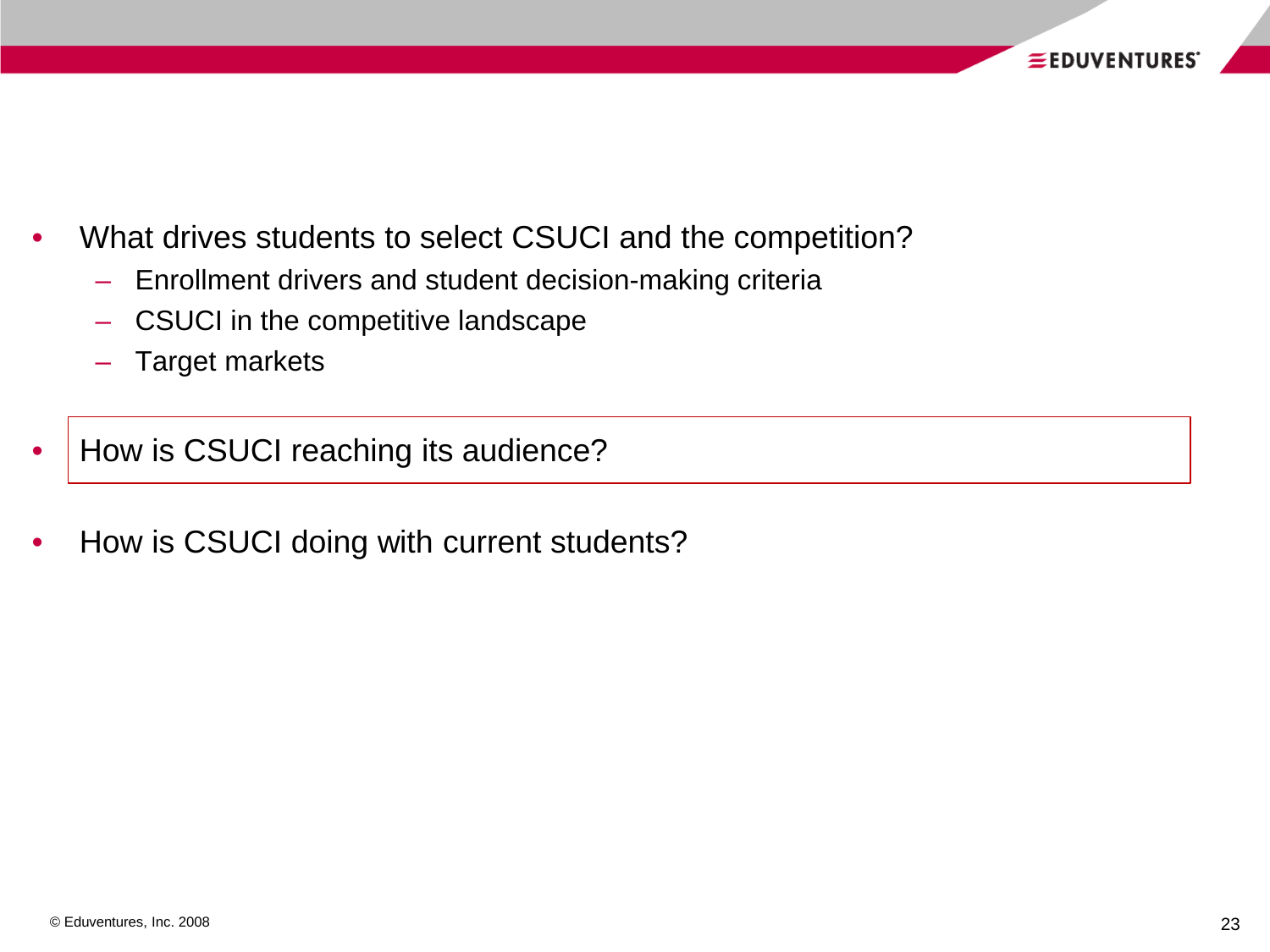**Raising Awareness: CSUCI Will Benefit from Generating More Word-of-Mouth Buzz, Web Marketing, and Listing in Third-Party College Guides**

| <b>How Students First Hear of Their Chosen School</b> |     |     |  |  |  |  |
|-------------------------------------------------------|-----|-----|--|--|--|--|
| <b>Current</b><br><b>Admits Enrolled Elsewhere</b>    |     |     |  |  |  |  |
| <b>Friends</b>                                        | 36% | 52% |  |  |  |  |
| Family                                                | 35% | 38% |  |  |  |  |
| Web search                                            | 21% | 36% |  |  |  |  |
| High school counselor                                 | 20% | 28% |  |  |  |  |
| Community college counselor                           | 16% | 10% |  |  |  |  |
| Current students or alumni                            | 13% | 22% |  |  |  |  |
| High school teacher                                   | 12% | 20% |  |  |  |  |
| Recruiter at your school or an event                  | 10% | 11% |  |  |  |  |
| Recruiting/marketing material                         | 7%  | 13% |  |  |  |  |
| Advertising                                           | 7%  | 4%  |  |  |  |  |
| Community college teacher                             | 6%  | 1%  |  |  |  |  |
| College guides produced by third party                | 3%  | 12% |  |  |  |  |
| Faculty/staff from the school                         | 2%  | 5%  |  |  |  |  |

Focus group students reacted negatively to ads in restaurants, on TV, on buses. They indicate it gives a "career school" image instead of a "university" image.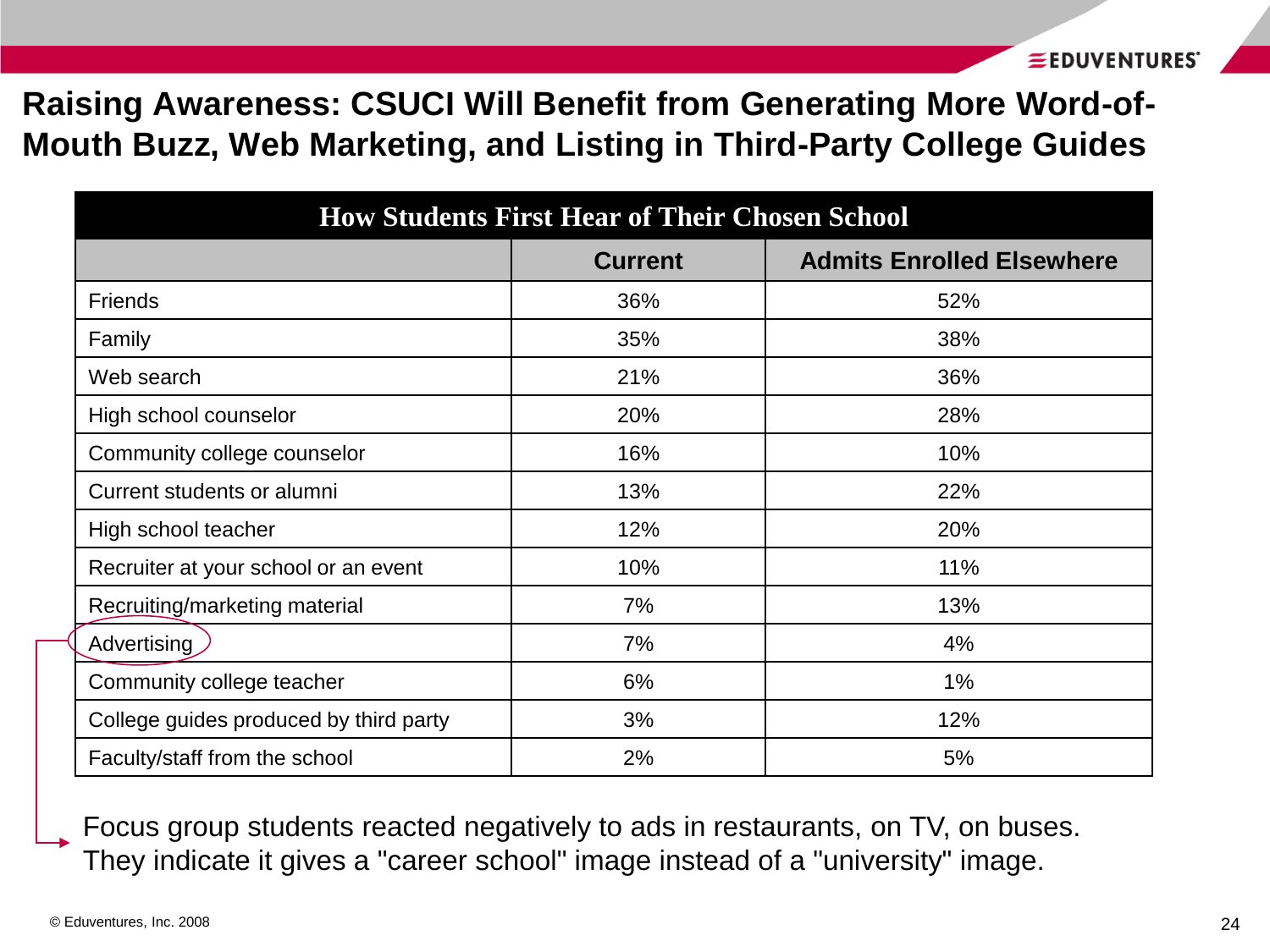# **Engaging Aware Prospects: Investments Should Focus on Leveraging Alumni, CSUCI-produced Materials and Listings in College Guides**

| Percentage Rating Feature as 'Significantly Used' in Learning More About School |                |                                  |  |  |  |
|---------------------------------------------------------------------------------|----------------|----------------------------------|--|--|--|
| <b>Resource</b>                                                                 | <b>Current</b> | <b>Admits Enrolled Elsewhere</b> |  |  |  |
| Family                                                                          | 46%            | 40%                              |  |  |  |
| Web site for specific program                                                   | 41%            | 44%                              |  |  |  |
| Institution's web site                                                          | <b>39%</b>     | 40%                              |  |  |  |
| Materials from institution                                                      | 25%            | 31%                              |  |  |  |
| <b>Friends</b>                                                                  | 25%            | 35%                              |  |  |  |
| <b>Current students/alums</b>                                                   | 15%            | 26%                              |  |  |  |
| Admissions office                                                               | 14%            | 14%                              |  |  |  |
| Faculty or staff                                                                | 13%            | 14%                              |  |  |  |
| Community college counselors                                                    | 13%            | 7%                               |  |  |  |
| High school counselors                                                          | 12%            | 12%                              |  |  |  |
| School recruiter                                                                | 12%            | 6%                               |  |  |  |
| College guides                                                                  | 11%            | 25%                              |  |  |  |
| Other                                                                           | 9%             | 14%                              |  |  |  |
| Highs school teachers                                                           | 9%             | 12%                              |  |  |  |
| Community college teachers                                                      | 5%             | 2%                               |  |  |  |

Focus group students corroborate, "*My family doesn't make the decision, but between them and my friends, they're the biggest influencers and information sources."*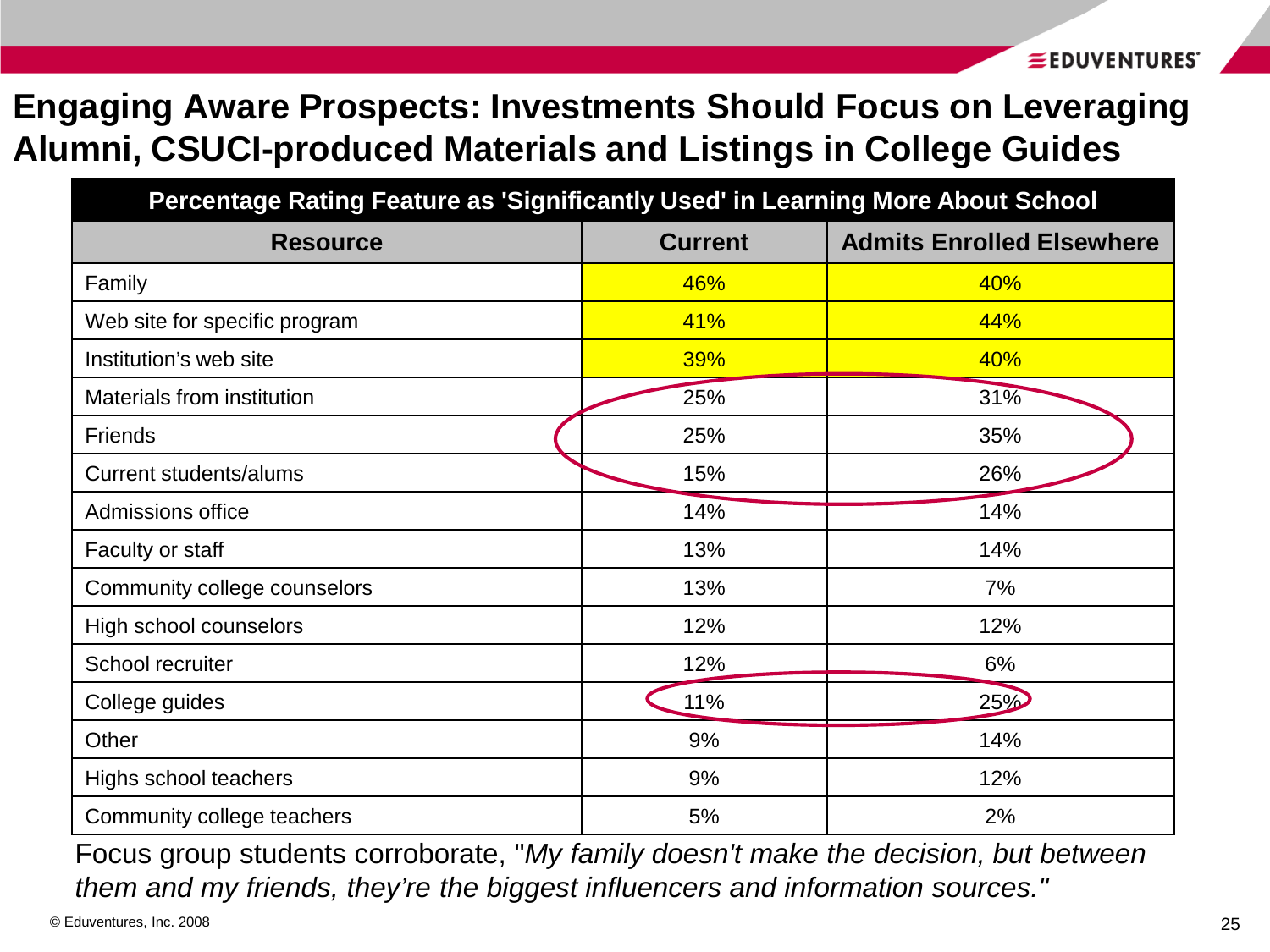# **Google Search and Texting are Among the Top Three Most Frequently Used Software/Services Across All Students**

| <b>Percent of Students Regularly Using the Following</b><br><b>Software/Services</b> |           |           |       |       |       |
|--------------------------------------------------------------------------------------|-----------|-----------|-------|-------|-------|
|                                                                                      | $18 - 22$ | $23 - 29$ | 30-39 | 40-49 | $50+$ |
| Google Search                                                                        | 85%       | 87%       | 87%   | 87%   | 88%   |
| Texting                                                                              | 81%       | 81%       | 66%   | 51%   | 25%   |
| Facebook                                                                             | 69%       | 47%       | 34%   | 13%   | 6%    |
| <b>iTunes</b>                                                                        | 67%       | 48%       | 43%   | 31%   | 13%   |
| YouTube                                                                              | 64%       | 54%       | 51%   | 49%   | 25%   |
| <b>MySpace</b>                                                                       | 61%       | 48%       | 34%   | 8%    | 0%    |
| Yahoo                                                                                | 50%       | 49%       | 56%   | 59%   | 50%   |
| ΙM                                                                                   | 41%       | 26%       | 23%   | 15%   | 13%   |
| Gmail                                                                                | 22%       | 30%       | 26%   | 8%    | 6%    |
| Google Video                                                                         | 7%        | 8%        | 2%    | 10%   | 6%    |
| Twitter                                                                              | 2%        | 1%        | 2%    | 3%    | $0\%$ |
| None of above                                                                        | 1%        | 1%        | 2%    | 0%    | 13%   |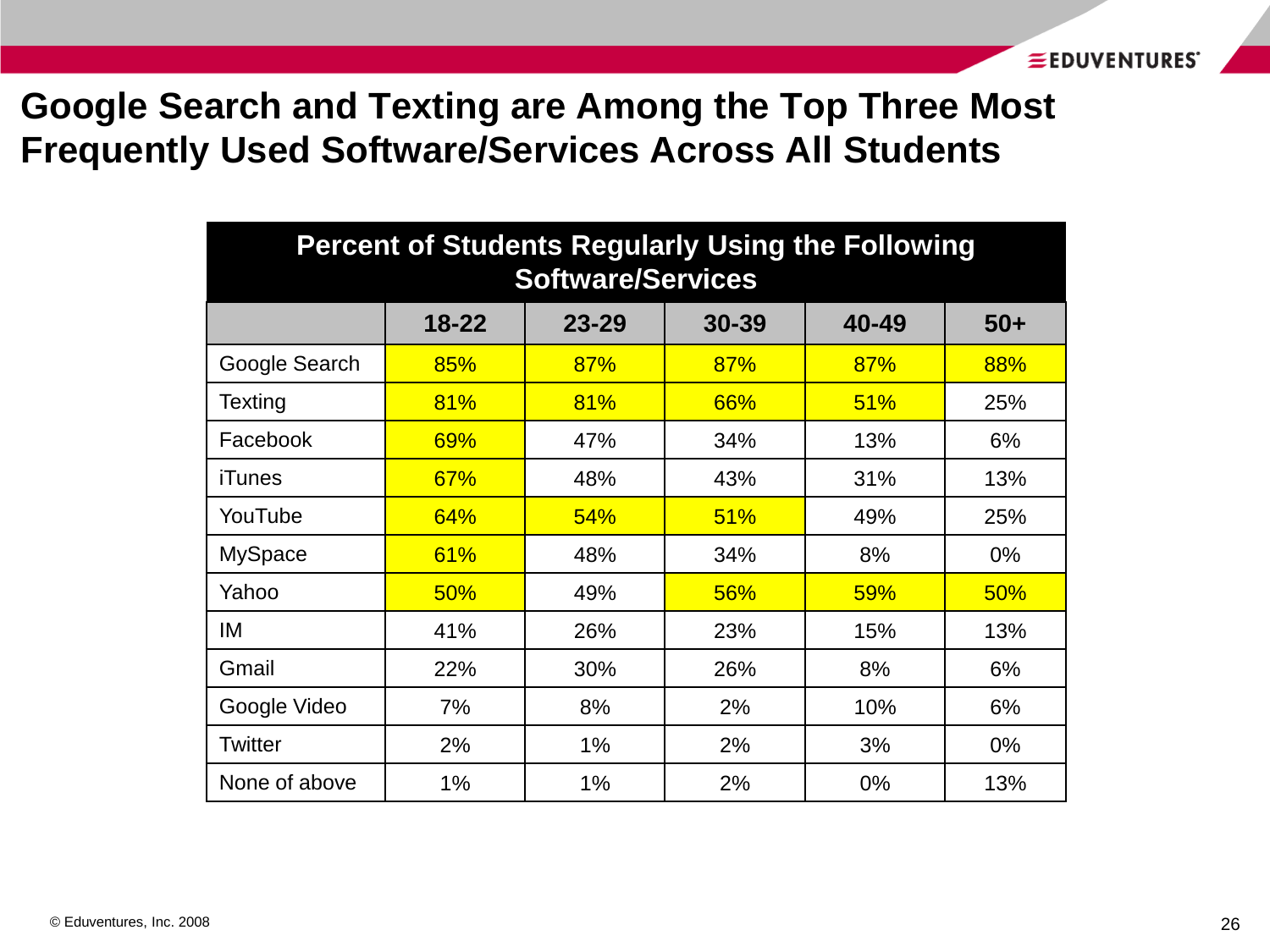### **Academic Information and Campus Photos Are the Most Appealing Marketing/Recruitment Materials**



**highly attractive to prospective students.**  $27$ **This aligns with Eduventures benchmark research - students want to be able to easily find data regarding academics; their next priority is "getting a feel" for the institution, and photos of the campus that include unstaged student activity are**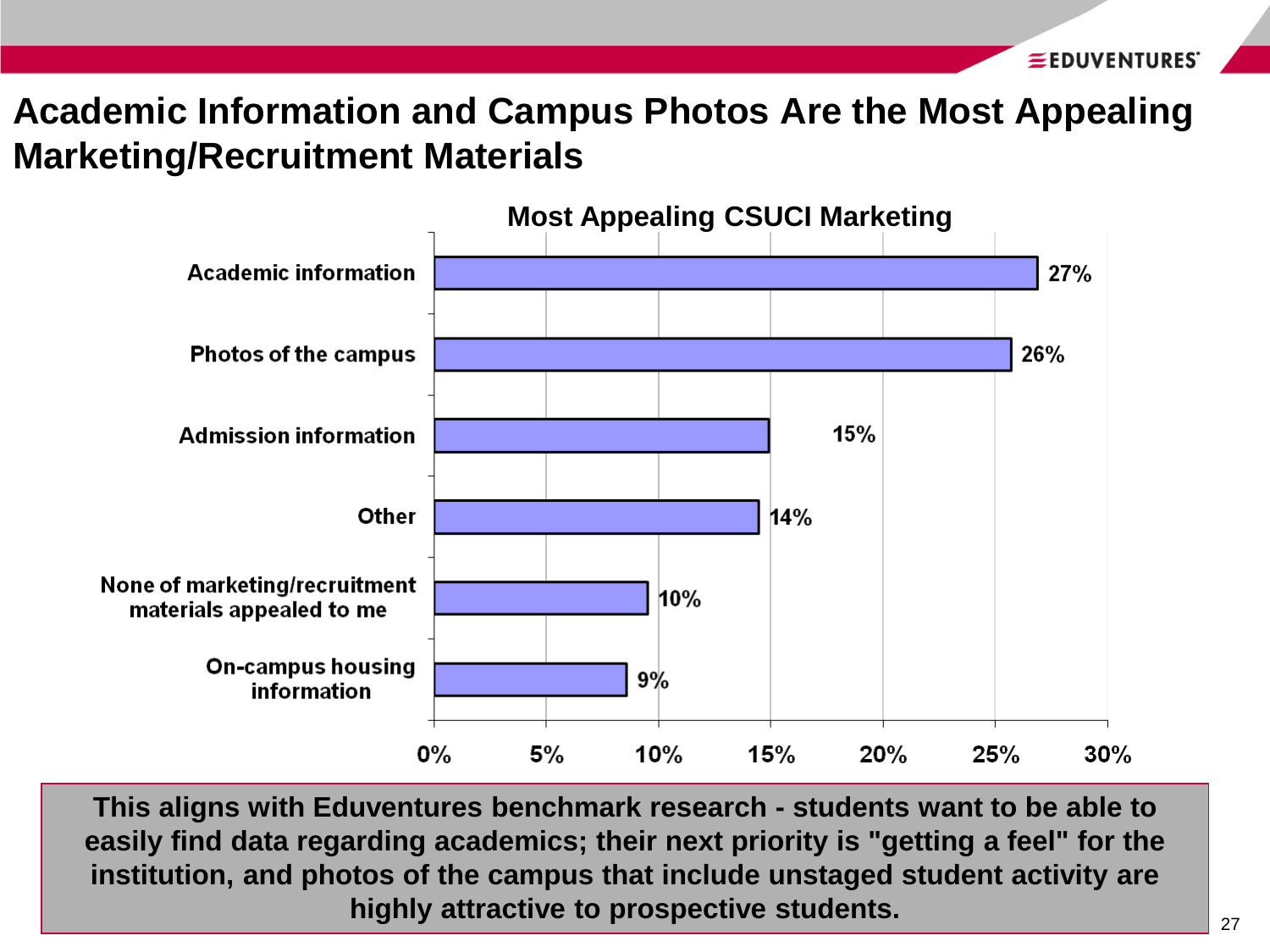# **The Majority of Students Visited CSUCI's Web Site and Had a Positive User Experience**

#### **Percentage of Respondents Who Visited the CSUCI Web Site**



**□Yes ■No** 

| <b>Percentage Agreeing With Statements About CSUCU Web</b><br><b>Site</b> |              |                 |                      |  |
|---------------------------------------------------------------------------|--------------|-----------------|----------------------|--|
| <b>Statement</b>                                                          | <b>Agree</b> | <b>Disagree</b> | Don't<br><b>Know</b> |  |
| Homepage was easy to use                                                  | 82%          | 5%              | $0\%$                |  |
| Homepage content was up-to-<br>date                                       | <b>74%</b>   | 12%             | 1%                   |  |
| I was able to find the information<br>I was looking for                   | 77%          | 10%             | $0\%$                |  |

This can probably be improved by providing easy access to academic programs and admissions information, and ensuring that all the detail students seek is available on the site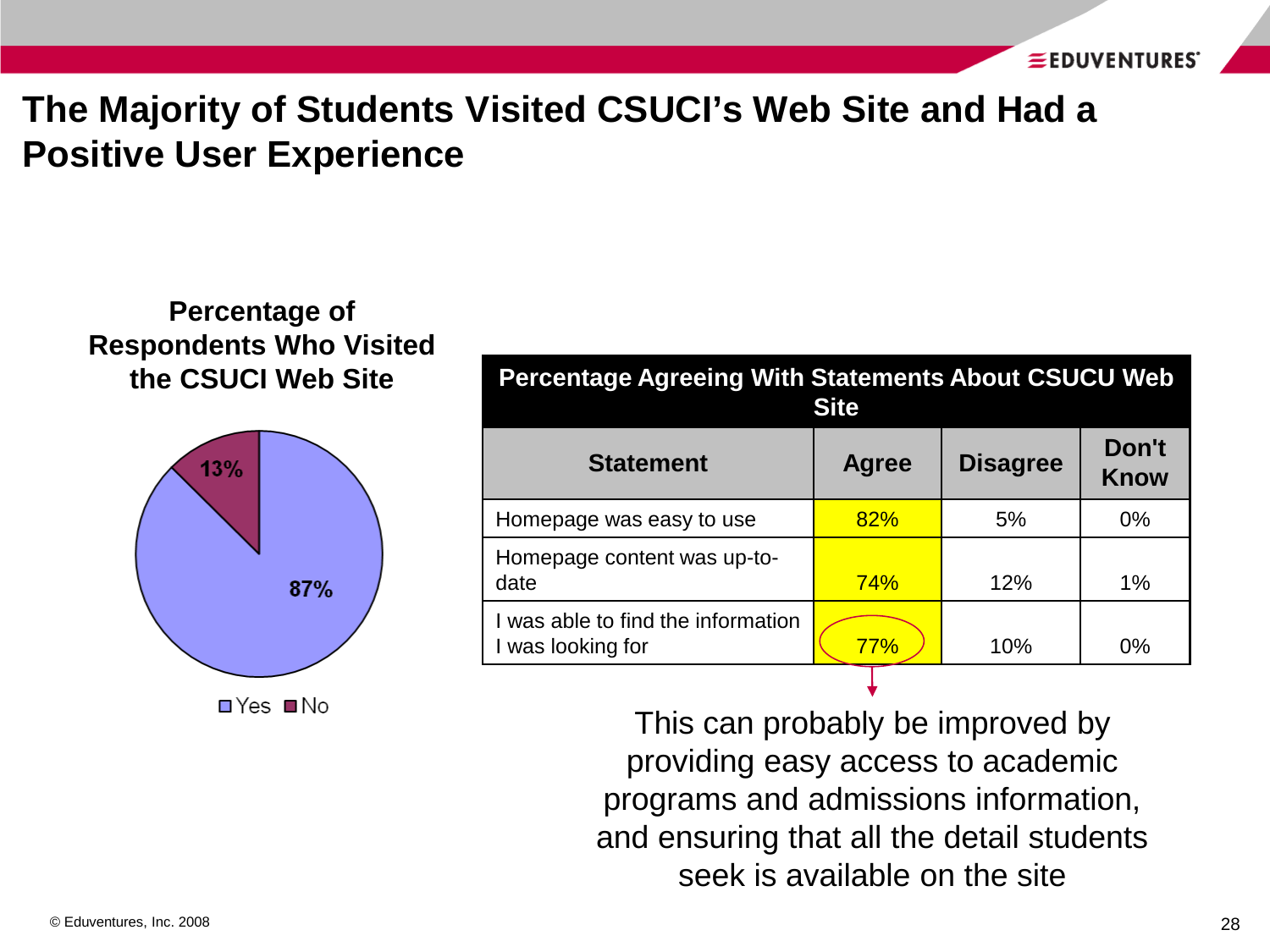### **Students Want Easy Access to Academic Program of Interest and Admissions Information on the Web Site**

| <b>First Piece of Information Sought on Web Site</b><br>by Percentage of Respondents |                |  |  |
|--------------------------------------------------------------------------------------|----------------|--|--|
| <b>Information</b>                                                                   | <b>Percent</b> |  |  |
| Specific academic program                                                            | 34%            |  |  |
| Admissions process and timeline                                                      | 15%            |  |  |
| I can't remember                                                                     | 14%            |  |  |
| No response                                                                          | 13%            |  |  |
| Financial aid and costs                                                              | 9%             |  |  |
| Campus life                                                                          | 7%             |  |  |
| <b>General academics</b>                                                             | 6%             |  |  |
| Other                                                                                | 3%             |  |  |
| Student body characteristics                                                         | $1\%$          |  |  |

This is aligned with Eduventures benchmarking research which indicates that the top two items students look for on the Web site are:

- Admissions information
- Details about their academic program of interest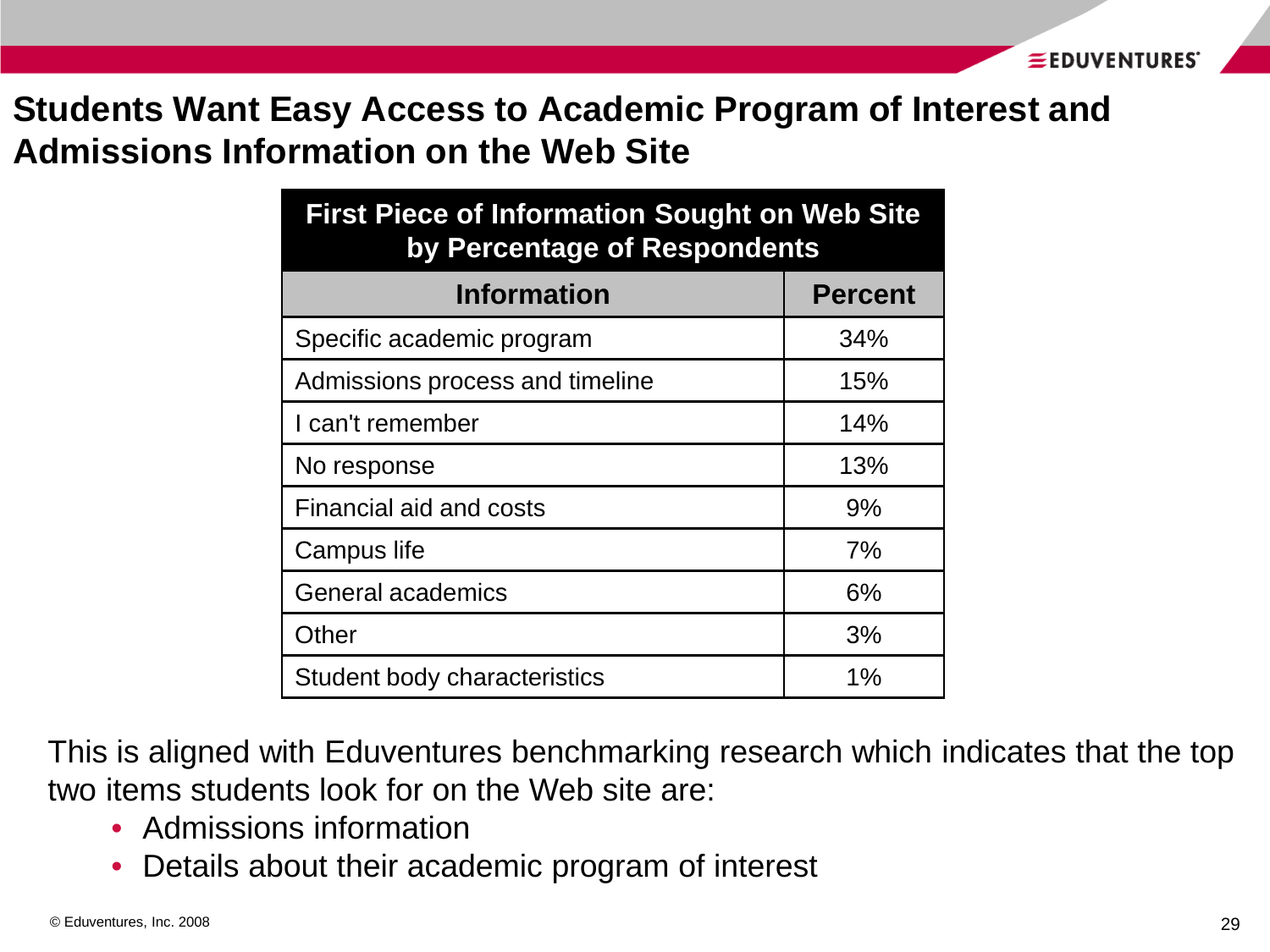#### **CSUCI Would Benefit from Attracting More Students to a Campus Visit**

**Percentage of Respondents Visiting Campus They Now Attend Before Enrolling**



Of focus group students, only a few had visited CSUCI although three-quarters had visited other schools.

**Eduventures benchmark research indicates that prospects "trust" what they see in campus visits more than they trust view books and the Web site. Best practice is to create frequent triggers to visit the campus on the Web site. The majority of institutions spend 5%-10% of their undergraduate recruitment budget on campus visit.**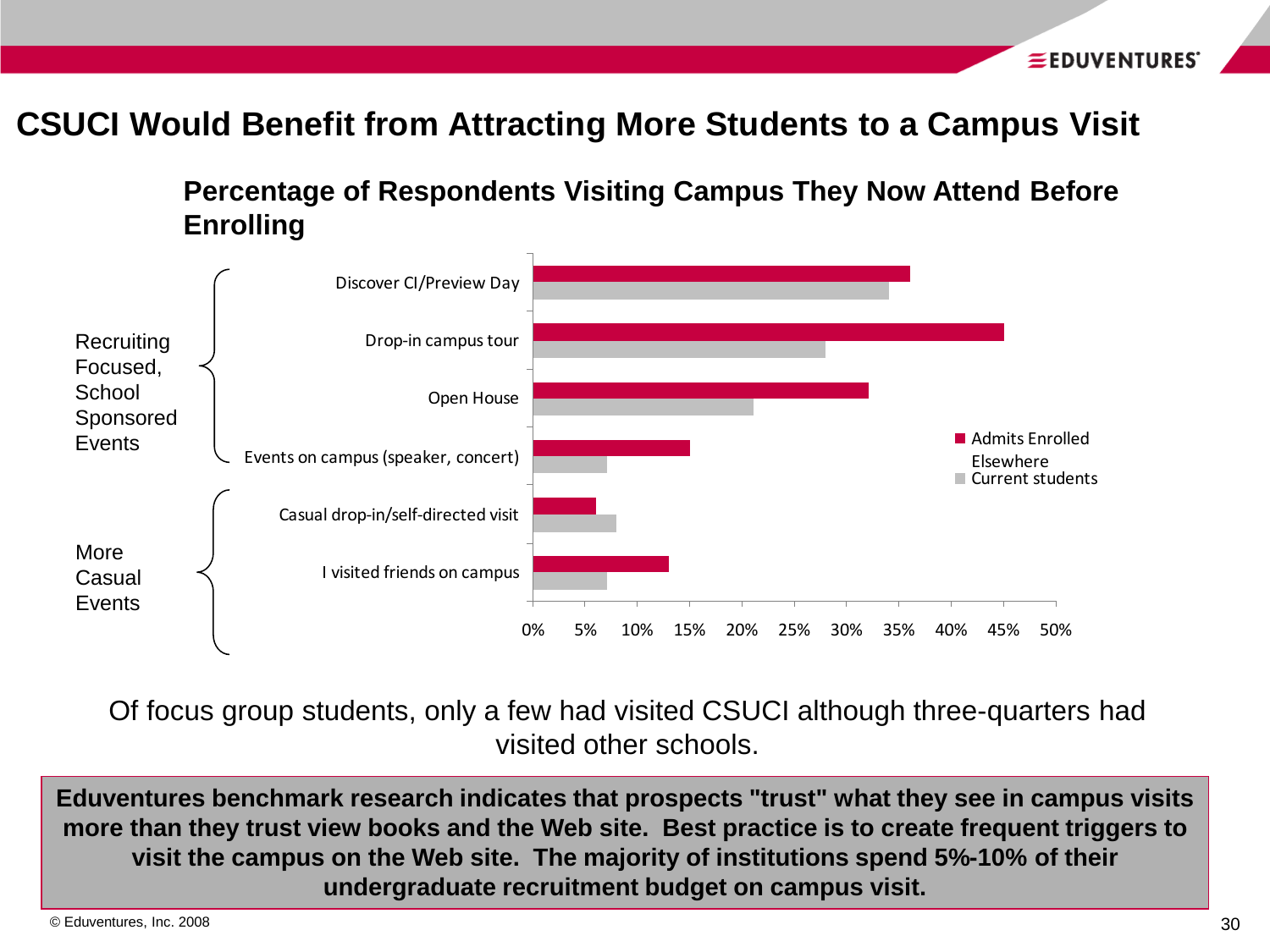#### **Viewbook and Website Should Drive Students Towards Campus Visit**



1Source: Eduventures report: College Search and the Millennial Generation, 2008

© Eduventures, Inc. 2008 31 2Source: Eduventures survey: Parent and Financial Aid Survey Report, 2008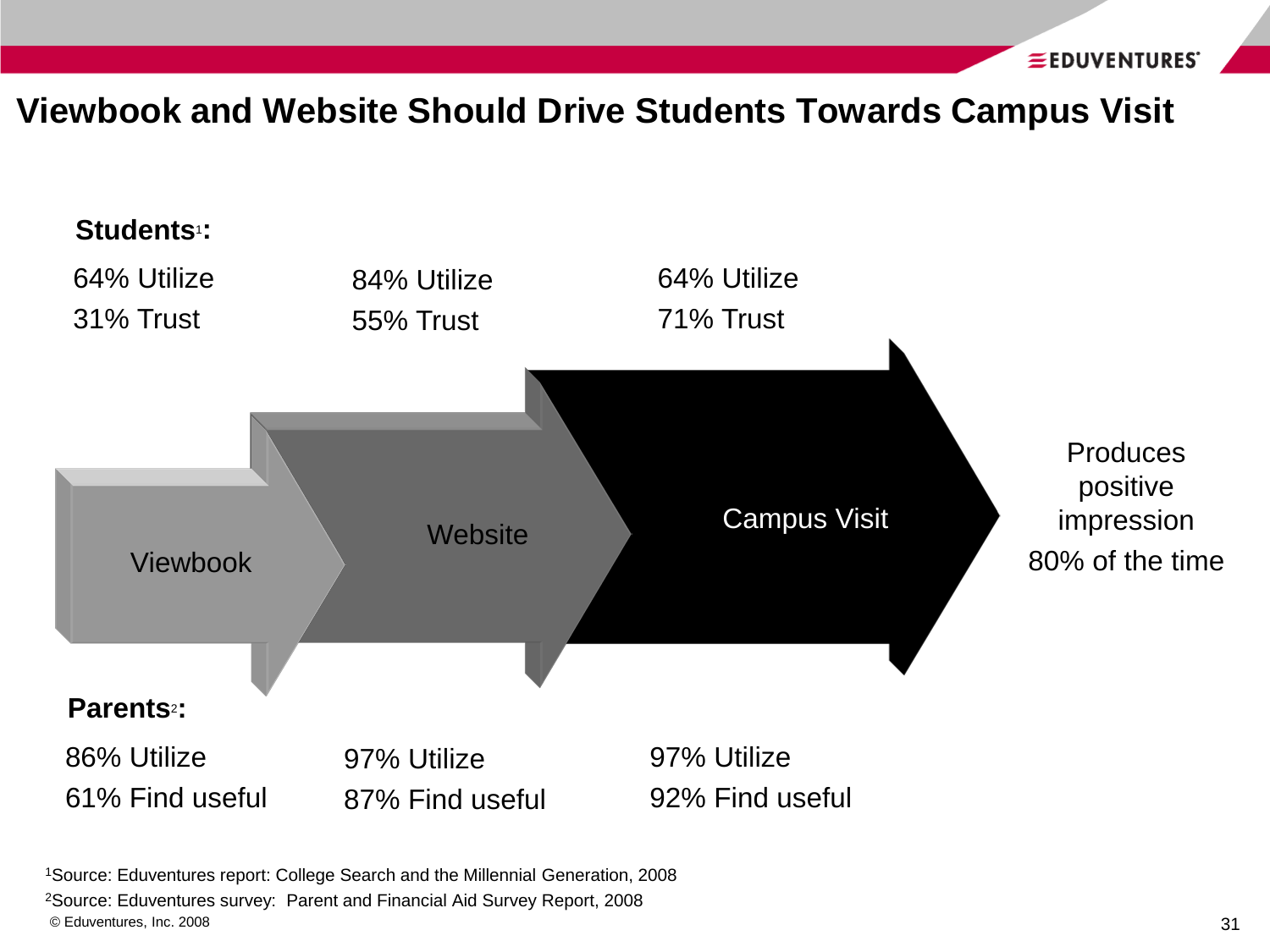- What drives students to select CSUCI and the competition?
	- Enrollment drivers and student decision-making criteria
	- CSUCI in the competitive landscape
	- Target markets
- How is CSUCI reaching its audience?
- How is CSUCI doing with current students?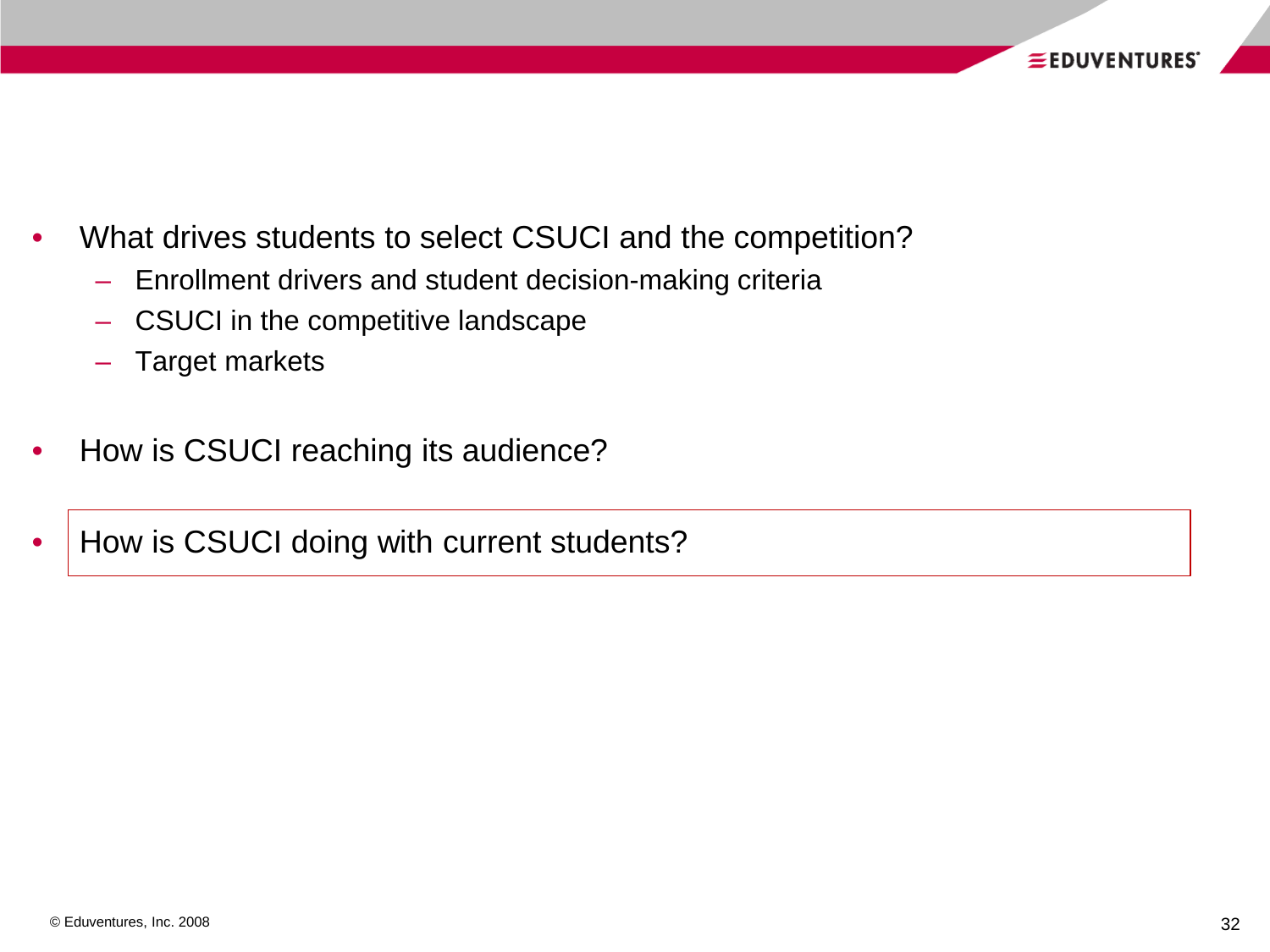**CSUCI Students are Satisfied with Key Enrollment Drivers; Next Step is to Move "Satisfied" to "Very Satisfied" in Some Areas**

| <b>Student Satisfaction Rating of CSUCI With Top Enrollment Drivers</b> |                                 |                  |                   |                                    |                      |
|-------------------------------------------------------------------------|---------------------------------|------------------|-------------------|------------------------------------|----------------------|
| <b>Enrollment Drivers</b>                                               | <b>Very</b><br><b>Satisfied</b> | <b>Satisfied</b> | Dis-<br>satisfied | <b>Very</b><br><b>Dissatisfied</b> | Don't<br><b>Know</b> |
| Location compared to home                                               | 69%                             | 25%              | 3%                | 1%                                 | $1\%$                |
| Availability of specific major program                                  | 49%                             | 37%              | 8%                | 4%                                 | 2%                   |
| Small class size                                                        | 72%                             | 26%              | 2%                | $0\%$                              | $1\%$                |
| <b>Quality of academics</b>                                             | 47%                             | 50%              | 2%                | $1\%$                              | $1\%$                |
| Campus size                                                             | 66%                             | 28%              | 5%                | $1\%$                              | $1\%$                |
| Setting/physical environment                                            | 65%                             | 28%              | 4%                | 2%                                 | $1\%$                |
| Ability to complete program in timely<br>manner                         | 43%                             | 41%              | 7%                | 2%                                 | 7%                   |
| <b>Faculty quality</b>                                                  | 47%                             | 45%              | 6%                | $1\%$                              | $1\%$                |
| Quality of major program                                                | 38%                             | 47%              | 4%                | 2%                                 | 9%                   |
| Quality of career prep/services                                         | 39%                             | 35%              | 6%                | 2%                                 | 18%                  |

When asked, "*What is the best part of attending CSUCI,"* students say: small classes, oneon-one interaction with faculty, sense of community at the school and being able to go to school close to home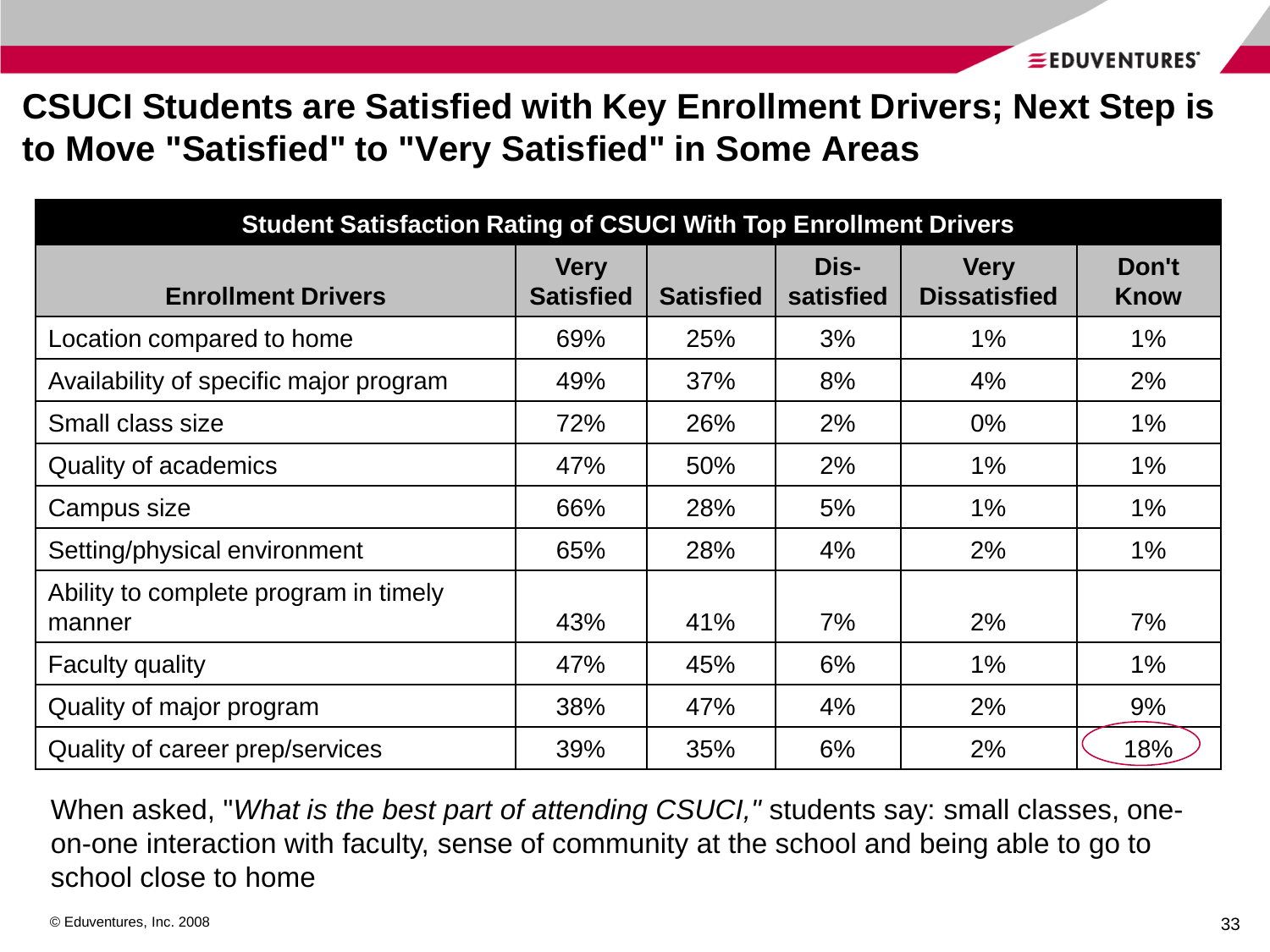# **Retention Could be Positively Impacted by Addressing Areas Where Students Show Some Dissatisfaction or Lack of Awareness**

| Most Significant Areas of Dissatisfaction or Inability to Rate Satisfaction with<br><b>CSUCI</b> |                                               |                                                      |  |  |  |
|--------------------------------------------------------------------------------------------------|-----------------------------------------------|------------------------------------------------------|--|--|--|
|                                                                                                  | % Dissatisfied or Very<br><b>Dissatisfied</b> | Don't Know (i.e. don't know<br>enough to rate trait) |  |  |  |
| Variety of courses in major                                                                      | 22%                                           |                                                      |  |  |  |
| <b>Extracurricular activities</b>                                                                | 23%                                           | 30%                                                  |  |  |  |
| Social opportunities in local<br>community                                                       | 15%                                           | 31%                                                  |  |  |  |
| <b>Four Mission Pillars</b>                                                                      | --                                            | $~28\%$                                              |  |  |  |

When asked, "*What is the most challenging part of attending CSUCI,"* students say: certain classes not offered frequently enough, lack of parking, lack of extracurricular activities

**Although these areas did not factor significantly in students' decisions to enroll in CSUCI, they may gain in importance after enrollment. Many of these items can also help to create affinity to CSUCI among more prospects.**